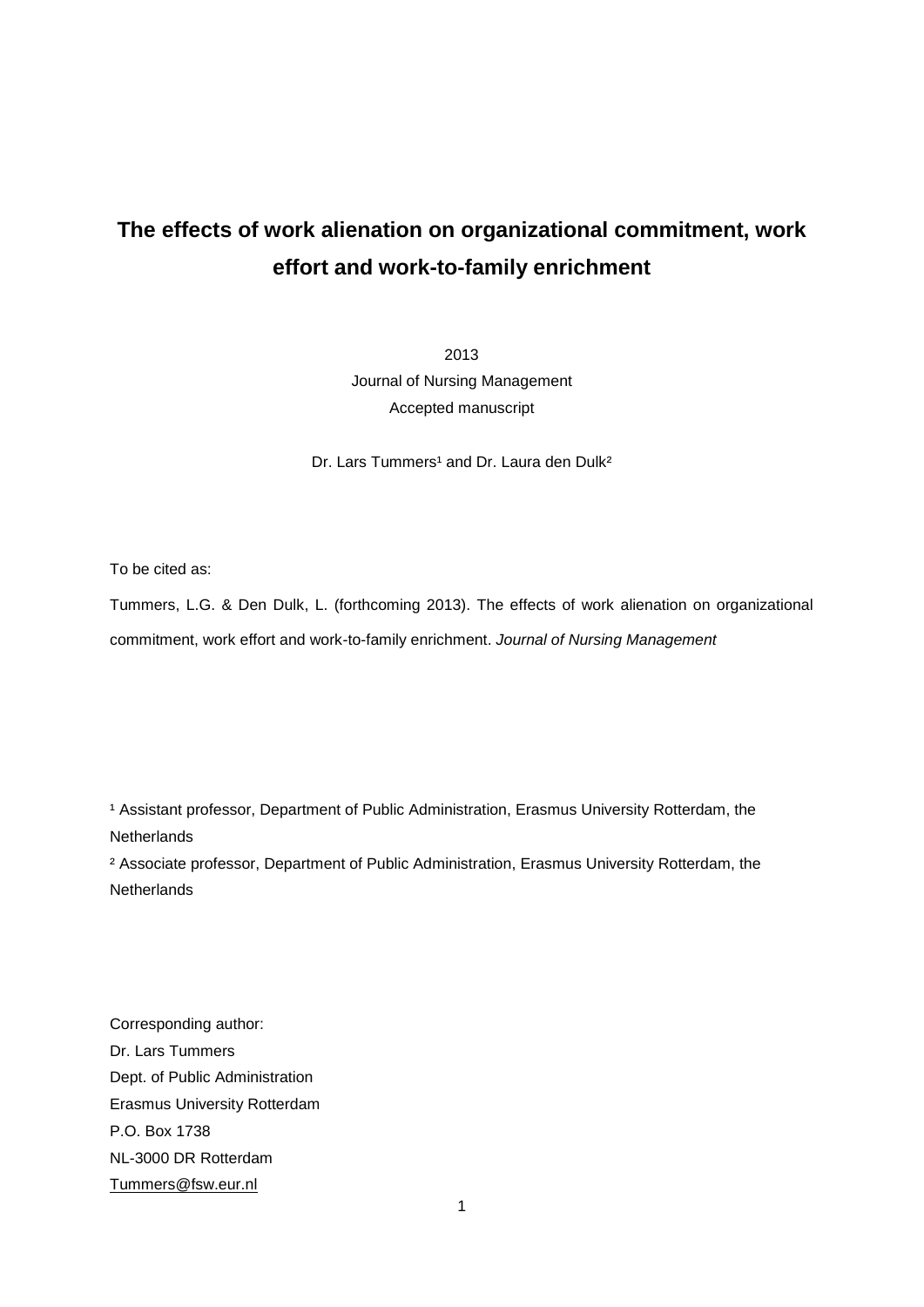# **Abstract**

# *Aim*

The aim of this study was to analyze the effects of work alienation on organizational commitment, work effort and work-to-family enrichment.

# *Background*

There is substantial research on the effects of work alienation on passive job performance, such as organizational commitment. However, studies analyzing work alienation on active performance, such as work effort, and outside work, such as work-to-family enrichment, are scarce.

# *Method*

Two dimensions of work alienation are considered: powerlessness and meaninglessness. Hypotheses are tested using surveys collected among a national sample of midwives in the Netherlands (respondents: 790, response rate 61%).

# *Results*

Findings indicate that work alienation (powerlessness and meaninglessness) influence organizational commitment, work effort and – to a lesser extent - work-to-family enrichment. High work meaninglessness, in particular, has negative effects on these outcomes.

# *Conclusion*

When people feel that they have no influence in their work (hence, when they feel 'powerless') and especially when the feel that their work is not worthwhile (when they feel 'meaningless'), this has substantial negative effects.

# *Implications for nursing management*

Managers should increase the meaningfulness people attach to their work, thereby maintaining a highquality workforce. Possible strategies include: 1.Improving person-job fit, 2. Developing high-quality relationships, 3. Better communicating the results people help deliver.

# **Keywords**

Work alienation, autonomy, meaningful work, work-family, organizational commitment, work effort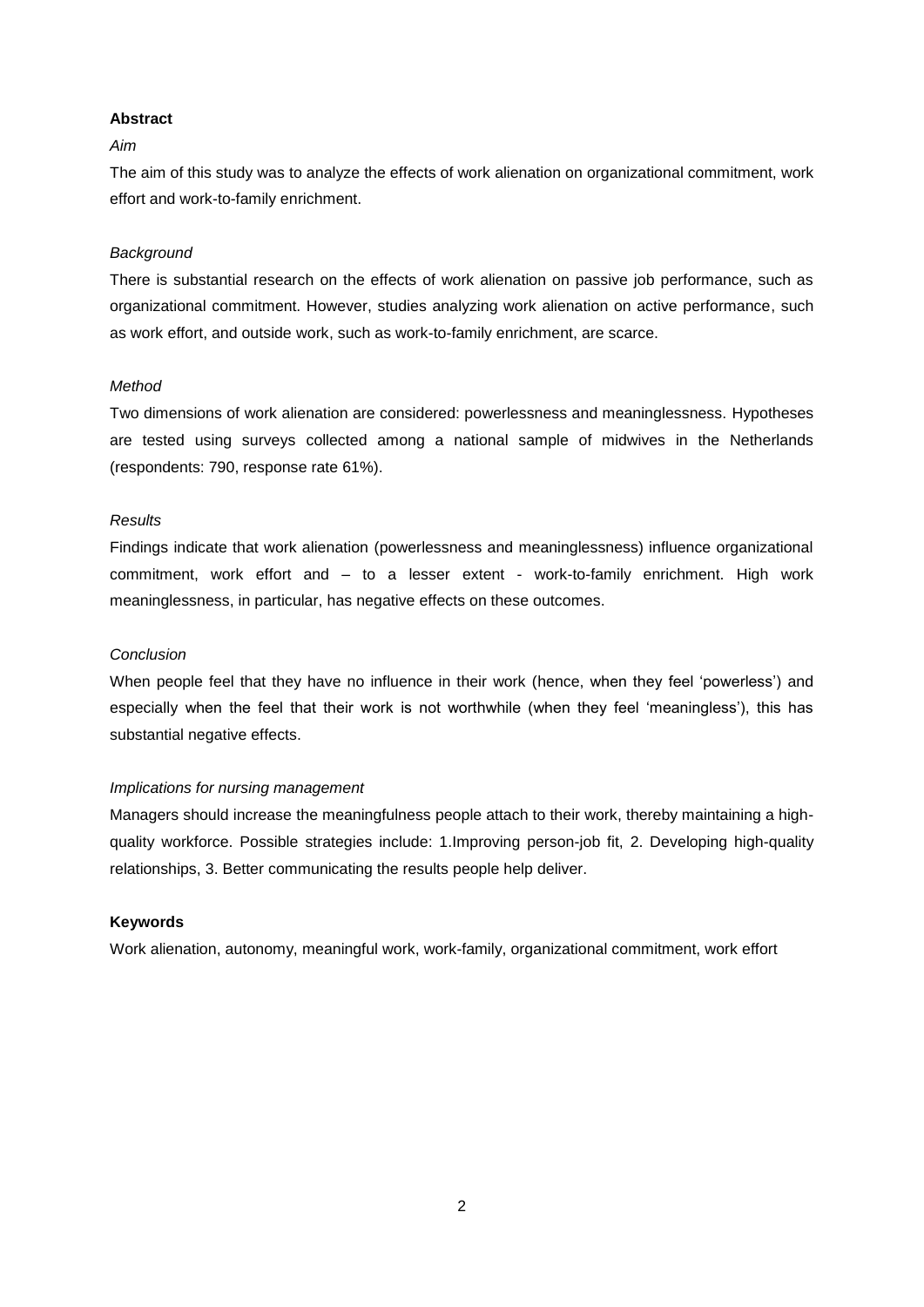# **Introduction**

This study analyzes the effects of two dimensions of work alienation – powerlessness and meaninglessness - among employees. It focuses especially on midwives. Midwifery is often described as a calling (Carolan & Kruger, 2010; Skinner et al., 2011; Ulrich, 2009). But what happens when midwives feel that their work has no meaning and that they are powerless while doing it? In the Netherlands midwifery is an independent autonomous occupation, which promotes home birth. However, recently the medicalization of birth has increased and the practice of home birth has been criticized within public and scientific debates challenging the autonomous position of midwives (Christiaens et al., 2013) and possibly the meaningfulness of their work.

To date, substantial research has focused on the effects of work alienation on passive job performance, such as job satisfaction and organizational commitment (Clark et al., 2010; Hirschfeld et al., 2000; McKinlay & Marceau, 2011; Sulu et al., 2010). Passive performance indicators aim primarily at the functioning of the organization as it is at that present moment, where tasks are given. Conversely, active job performance focuses on self-starting and proactive behavior, going beyond given tasks (for an overview of the differences between active and passive performance, see Frese & Fay, 2001). Passive performance indicators are only one aspect of performance. For instance, a passive performance indicator is job satisfaction. An employee can be very satisfied, but can do only what he or she is supposed to do, not 'going the extra mile'. The effects of work alienation on active performance - such as pro-activity or work effort - are understudied. This could be problematic, given that midwifery is often seen as a profession requiring high work effort and proactivity (Green, 2008). This study therefore explores the influence of work alienation among midwives on an active performance indicator: work effort.

Furthermore, this study could be valuable as it analyzes the impact of work alienation on midwives' family life. The relationship between work alienation and the work-family interface has not yet been studied. By taking into account the work-family interface it is acknowledged that work and family are no longer separate life domains, but are increasingly related (Appelbaum et al., 2005). The work-family interface can be important for midwives. Midwives are predominantly female, and often the primary caregivers for family members (Schluter et al., 2011; Warren et al., 2009). Skinner et al. (2011) argue that in particular for women working in healthcare boundaries between work and home are blurred because they provide care both at work and at home and often are on-call.

In sum, this article is one of the first to study work alienation among midwives. It focuses on the effects on a passive performance indicator, organizational commitment, an active performance indicator, work effort, and its impact outside work, work-to-family enrichment. Data from a national survey among 1,278 midwives in the Netherlands (respondents: 790, response rate 61%) is used. The article is structured as follows. In the theoretical framework, work alienation and its possible effects are discussed. Based hereon, three hypotheses are developed. Next, the method is discussed followed by a presentation of the findings. The article concludes with conclusions and discussion.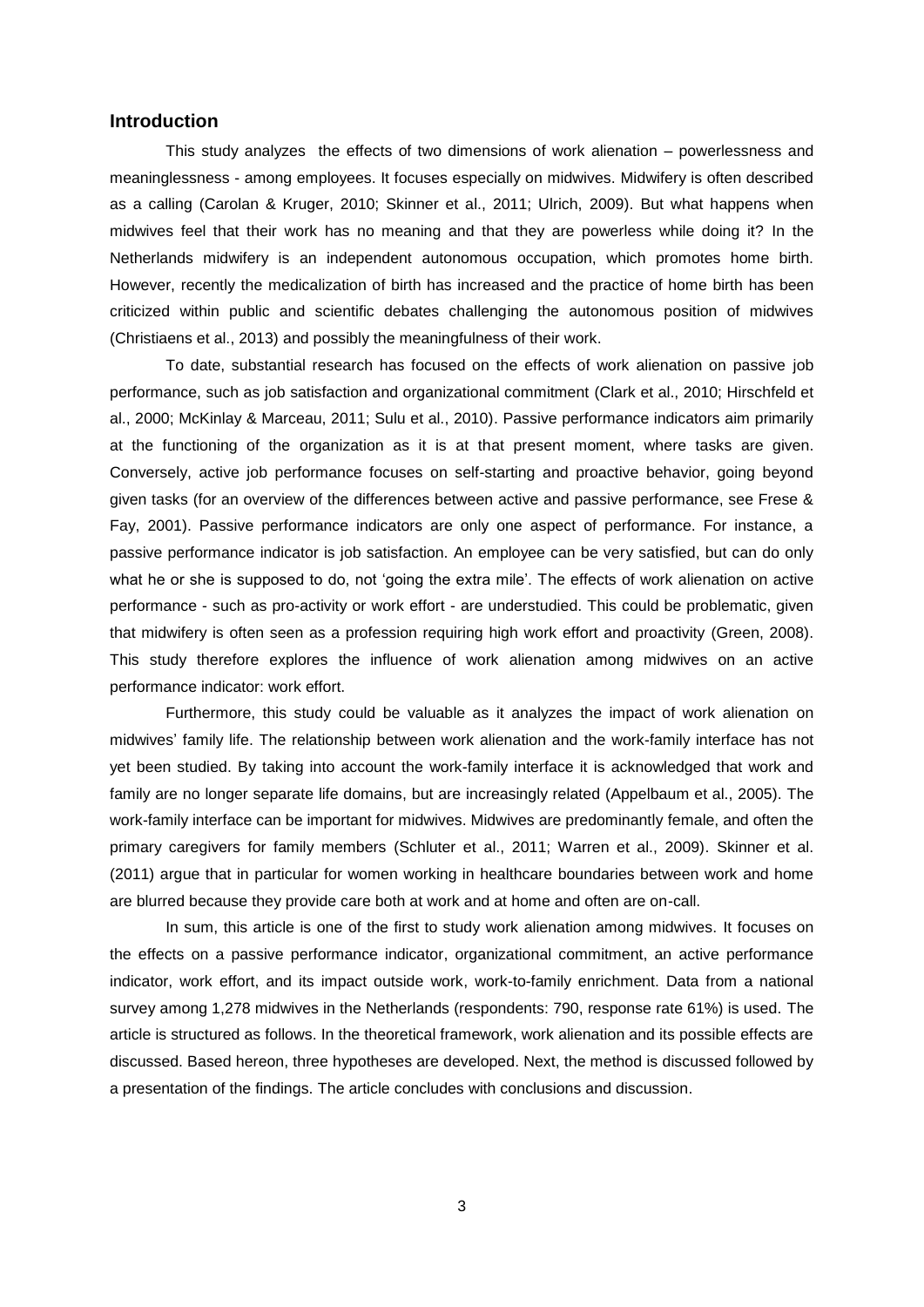# **Theoretical framework**

#### **Background on work alienation and job design**

In general, work alienation is considered a multidimensional concept (Seeman, 1991). In this article, two main dimensions of work alienation are taken into account: powerlessness and meaninglessness. Powerlessness at work is the feeling of the employee that he or she does not have control over the way things are done at work (McKinlay & Marceau, 2011; Suárez-Mendoza & Zoghbi-Manrique-de-Lara, 2008). Meaninglessness is the perception of employees that their work is not important or worthwhile, for instance because it has no value for society or for their own clients (Suárez-Mendoza & Zoghbi-Manrique-de-Lara, 2008).

These two dimensions are considered the key dimensions of alienation in a work context, as they have a strong impact on work outcomes, such as job satisfaction and organizational citizenship behavior (DeHart-Davis & Pandey, 2005; Sarros et al., 2002; Sulu et al., 2010; Suárez-Mendoza & Zoghbi-Manrique-de-Lara, 2008; Tummers, 2011). Validated measures of these dimensions exist (Mottaz, 1981) increasing the validity and reliability of this empirical study. Also, it seems interesting to analyze both powerlessness and meaninglessness, given that various job design theories focus exclusively on powerlessness (Self-determination theory: Deci & Ryan, 2004; Demand-Control-Support model: Karasek & Theorell, 2000), while others (Job Characteristics Model: Hackman & Oldham, 1980) argue that it is important to take into account the meaningfulness/meaninglessness dimension (see also May et al., 2004). This seems particularly relevant for midwives, given the nature of their work (Carolan & Kruger, 2010; Ulrich, 2009).

In their Job Characteristics model, Hackman & Oldham (1976) noted that autonomy, the inverse of powerlessness, is one of the core job dimensions, which enhances experienced responsibility for outcomes. In turn, this influences work outcomes, such as high internal motivation, low absenteeism and turnover. They further show that experienced work meaningfulness, the inverse of meaninglessness, is positively related to intrinsic work motivation. More recently, Arnold et al. (2007) found a negative relation between meaninglessness and job satisfaction, and work effort. The Job Demand-Control (JDC) model (Karasek, 1979) and the Related Job Demand-Control-support model (Johnson & Hall, 1988) place an even heavier emphasis on the role of decision latitude, which is highly related to powerlessness. A meta-analysis of 63 samples shows considerable support for the hypothesis that experiencing high job demands and low decision latitude results in severe job strain (Van der Doef & Maes, 1999). However, the JDC model does not take into account the role of work meaninglessness. Another important theory regarding human motivation is Self-Determination Theory (SDT) (Deci & Ryan, 2004). SDT argues that three psychological needs must be fulfilled to foster wellbeing and motivation: competence, relatedness and autonomy, inversely related to powerlessness. To conclude, while the notion of autonomy/powerlessness is prominent in this theory, the role of meaninglessness is largely overlooked.

We will now analyze the possible effects of powerlessness and meaninglessness on passive job performance (organizational commitment), active job performance (work effort) and outside work (work-to-family enrichment). During this discussion, we will rely primarily on work alienation literature.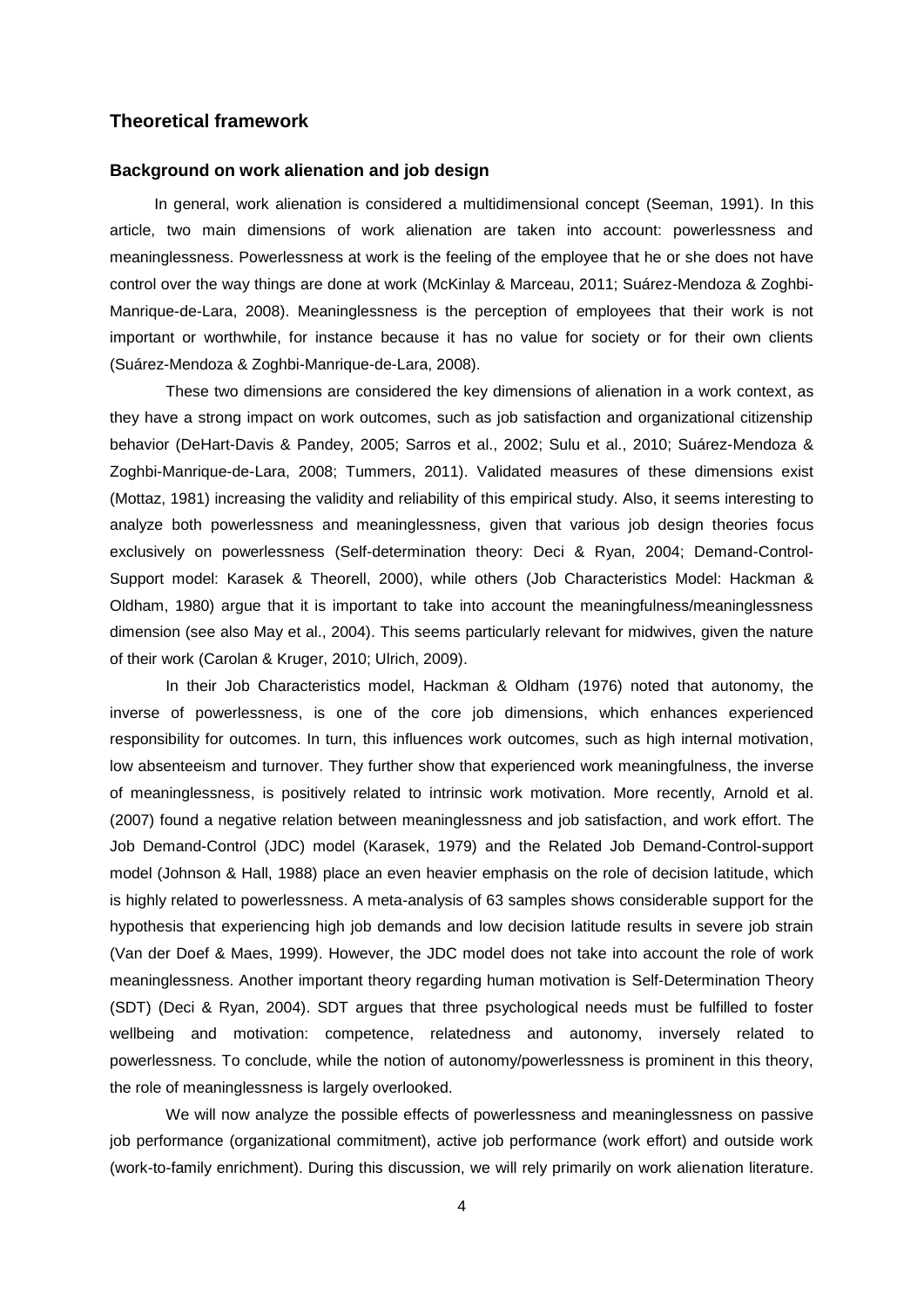However, this is supplemented by more general job design literature, given that work alienation literature has not analyzed all possible effects of work alienation.

#### **Influences of work alienation on passive and active job performance**

First, the relationship between work alienation and (affective) organizational commitment is analysed. Affective organizational commitment can be described as the emotional attachment of an employee towards the organization (Allen & Meyer, 1997:11). Employees who experience affective commitment stay with their organization because they identify with that organization. Affective organizational commitment can be considered important, given that it negatively influences intention to leave and positively influences employee health and well-being (Meyer et al., 2002).

Next, the influence of powerlessness and meaninglessness on an indicator of active job performance is considered: work effort. Work effort considers discretionary input of employees in their work, extending themselves beyond the written employment contract (Gould-Williams, 2004). It is related to similar concepts such as organizational citizenship behavior (Podsakoff et al., 2009) and extra-role behavior (Van Dyne et al., 1995). Examining work effort, McAllister (1995:33) notes that employees need to exert extra effort if higher levels of organizational performance are to be achieved.

It is expected that the two dimensions of work alienation, powerlessness and meaninglessness, are negatively related to organizational commitment and work effort. Studies showed that low job empowerment and leaders not enabling people to act, concepts closely related to powerlessness, are negatively associated with organization commitment and work effort (Chiok Foong Loke, 2001; Koberg et al., 1999; Laschinger & Grau, 2011). In fact, having control or power over the way work is done is viewed as an important job resource that not only enables people to deal with work demands, but also fulfills a basic human need for autonomy (Deci & Ryan, 2004). Having control or power over the way work is done has both an intrinsic as an extrinsic motivational role, which is likely to increase organization commitment and work effort (Bakker & Demerouti, 2008).

While powerlessness is widely researched in terms of job control, empowerment or autonomy, the dimension meaningfulness has received less attention in contemporary literature. The available studies in general report a negative relationship between meaninglessness and job performance. May et al. (2004) showed that experienced meaninglessness was negatively related to employees' engagement in their work. Arnold et al. (2007) reported a negative relation between meaninglessness and job satisfaction, and work effort. Based on this, it is expected that, when midwives feel that their job is meaningless, they show less organizational commitment and less work effort.

The above discussion amounts to the following two hypotheses:

H1: Work alienation will be negatively related to passive performance at work (organizational commitment).

H2: Work alienation will be negatively related to active performance at work (work effort).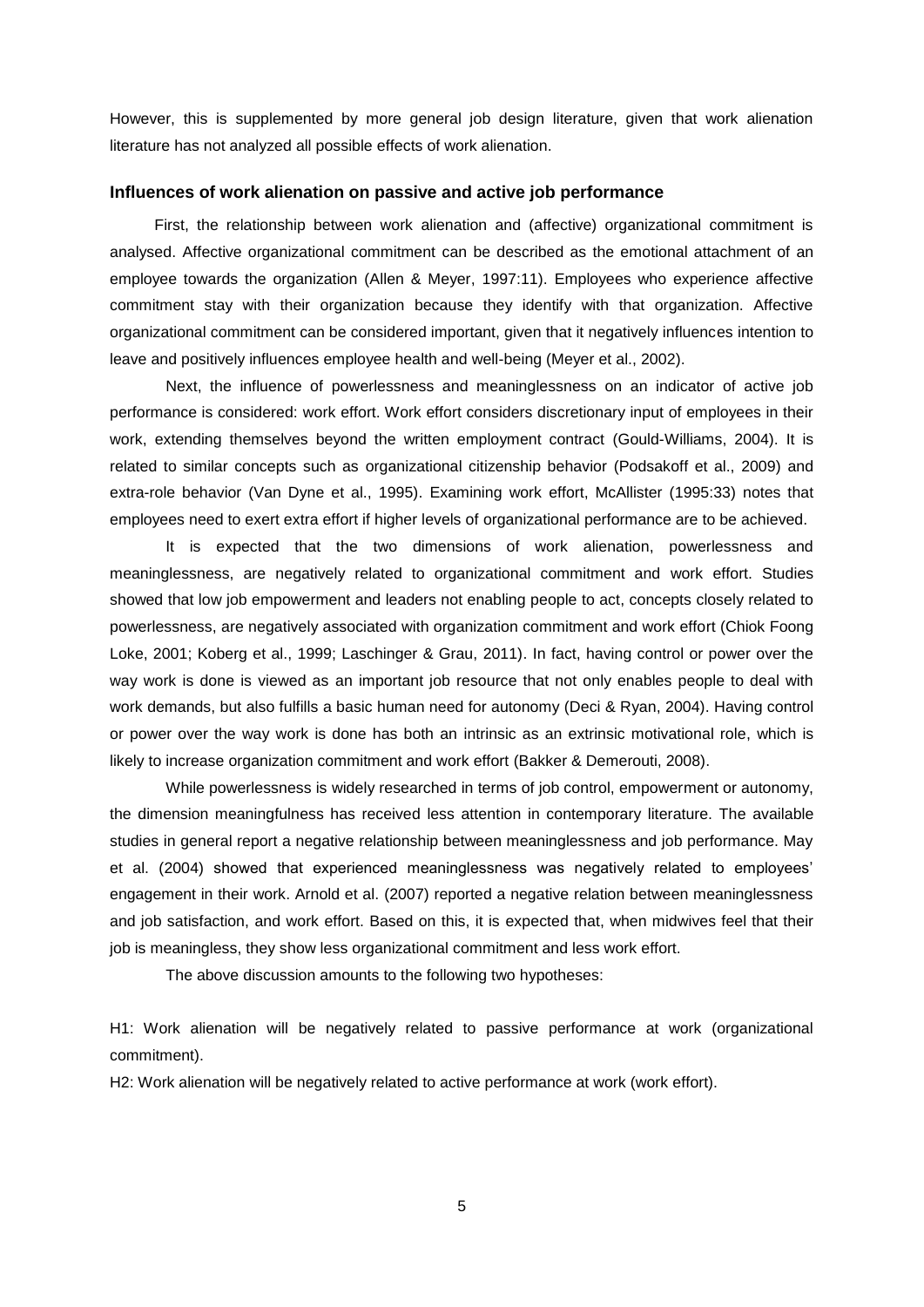# **Influences of work alienation outside work**

This study also analyzes whether work alienation influences work-to-family enrichment. Most scholarly literature has analyzed the relation between work and family from a rather pejorative perspective: work and family can conflict with each other, they are sometimes incompatible and their dual existence generates stress and exhaustion (Amstad et al., 2011). The conflict approach (Frone et al., 2011) is based on the 'scarcity hypothesis': the idea that people have a finite amount of time and energy, and that work and family compete for these resources (for examples in nursing and midwifery studies, see Munir et al., 2011; Skinner et al., 2011) Recently, however, scholars emphasize that work and family can also have positive interdependencies. Success at work can increase someone's selfworth, which can increase the quality of life in other life domains (Greenhaus & Powell, 2006). This is known as work-to-family enrichment.

Two types of resources at work can be distinguished that can enrich family life: enabling resources (instrumental) and psychological rewards (affective) (Greenhaus & Powell, 2006; Voydanoff, 2004). Enabling resources are, for instance, skills and abilities learned at work. Psychological rewards are associated with feelings of esteemed and valued or meaningful work. This study focuses on the affective dimension of work-family enrichment defined as "when involvement in work results in a positive emotional state or attitude which helps the individual to be a better family member" (Carlson et al., 2006:140). Work alienation may create a negative emotional state and consequently decreases the likelihood that work-to-family enrichment occurs. This brings us to the third, and last, hypothesis:

H3: Work alienation will be negatively related to life outside work (work-to-family enrichment).

# **Method**

The impact of work alienation on organizational commitment, work effort and work-to-family enrichment was tested using a survey of Dutch midwives. A sample of 1,278 midwives was used, based on the databases of the nationwide associations for midwives (KNOV) and midwife ultrasound specialists (BEN). The midwives were asked to respond to the survey using an introductory email and two reminders. Furthermore, a student-assistant contacted midwives via telephone to stimulate them to fill in the survey . Based on these efforts, 790 midwives returned the questionnaire, a 61% response rate. Midwives who did not complete the survey were asked for reasons (a non-response research). The most important reasons were current workload and the fact that they had already filled out several surveys.

Of the valid respondents, 3% were men and 97% women. This balance is consistent with Dutch averages for midwives, which can be considered a traditional female occupation. According to a yearly national survey, 98% of the workforce in this profession are women (Hingstman & Kenens, 2011). The respondents' average age was 40, which is comparable to the Dutch national average for this group being 37 (Hingstman & Kenens, 2011). On average, the respondents worked as a midwife for 15 years. Of the respondents, 32% followed a specialization for ultrasound specialist, meaning that they were able to conduct elaborate ultrasounds to examine the health of the child. Regarding the education level, very few had a degree below Higher Professional Education (1%), most of them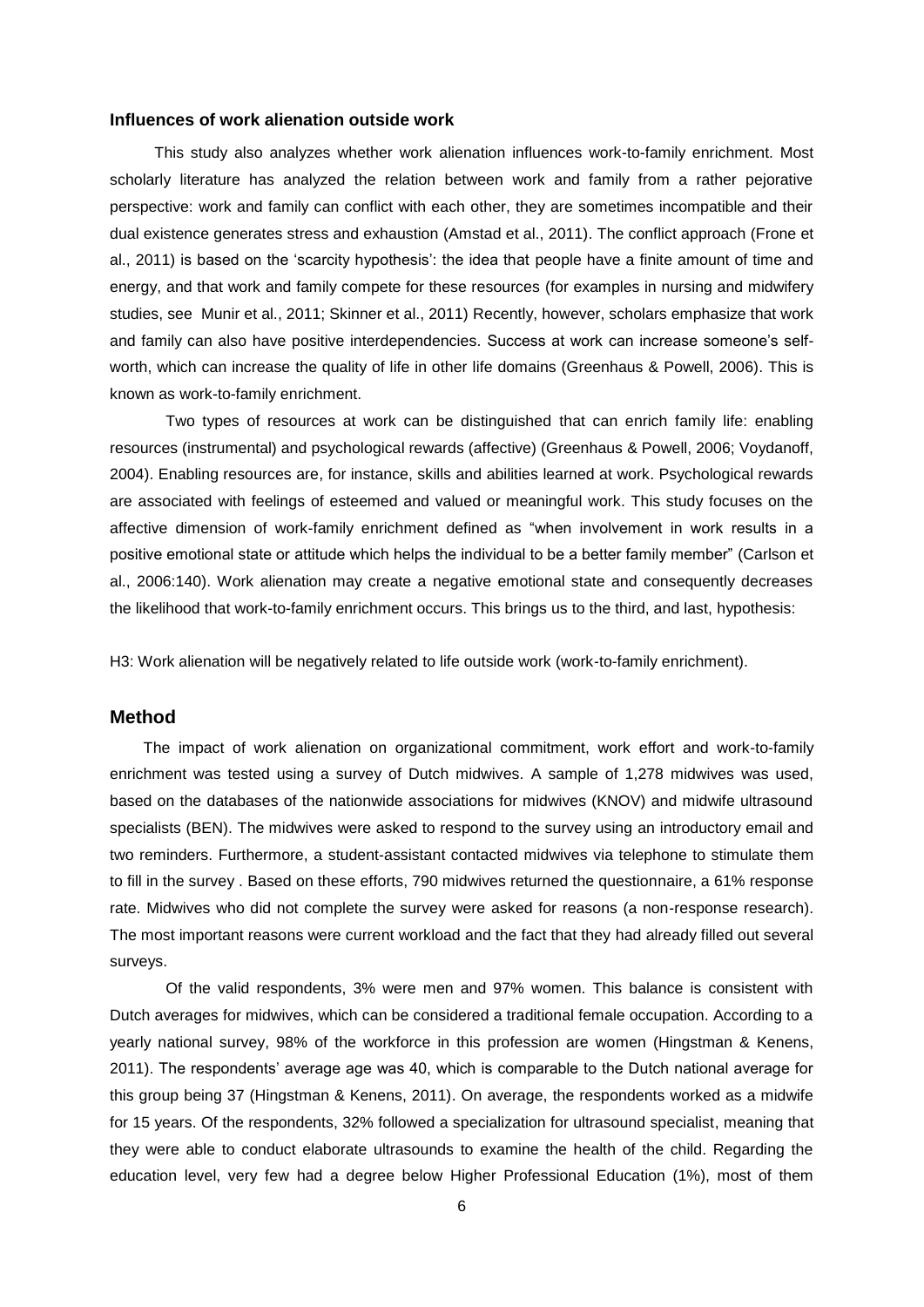(88%) received a degree from Higher Professional Education, and some were trained at a University (11%). Lastly, 20% of the respondents had a managing position.

The large number of respondents, their characteristics in terms of gender and age and the results of the non-response research indicate that our respondents are quite a good representation of the population.

#### **Measures**

All items use five point Likert-scales, ranging from strongly disagree to strongly agree, unless stated otherwise.

#### *Work alienation – Powerlessness*

Work powerlessness was measured using the 7-item scale developed by Mottaz (1981). Sample items were "My daily tasks are largely determined by others" and "I have a good deal of freedom in the performance of my daily task" (R). The Cronbach's alpha was .77.

#### *Work alienation – Meaninglessness*

Work meaninglessness was measured using the 7-item meaninglessness scale of Mottaz (1981). Sample items were "Sometimes I am not sure I completely understand the purpose of what I'm doing", "I often wonder what the importance of my job really is" and "My work is really important and worthwhile" (R). In the current study, the Cronbach's alpha was .85.

#### *Organizational commitment*

The 8-item scale of affective organizational commitment, as developed by Allen and Meyer (1990) was used. Example items are "'I would be happy to spend the rest of my career at my organization" and "I really feel as if this organization's problems are my own". The Cronbach's alpha was .85.

#### *Work effort*

In order to study work effort, we used the scale as developed by Gould-Williams (2004), who developed an 8-item measure to capture employee discretionary effort. Sample items are "I stay late if necessary to help out" and "I volunteer for things that are not part of the job". The scale's Cronbach's alpha was .76.

#### *Work-to-family enrichment*

(Affective) work-to-family enrichment was measured using the 3-item scale of Carlson (2006). Sample items are "My involvement in my work puts me in a good mood and this helps me be a better family member" and "My involvement in my work makes me cheerful and this helps me be a better family member". The Cronbach's alpha was .74.

#### *Control variables*

Alongside the variables described above, control variables were used: gender, age, children at home (yes/no), management position (yes/no) and level of education, where 1=elementary school,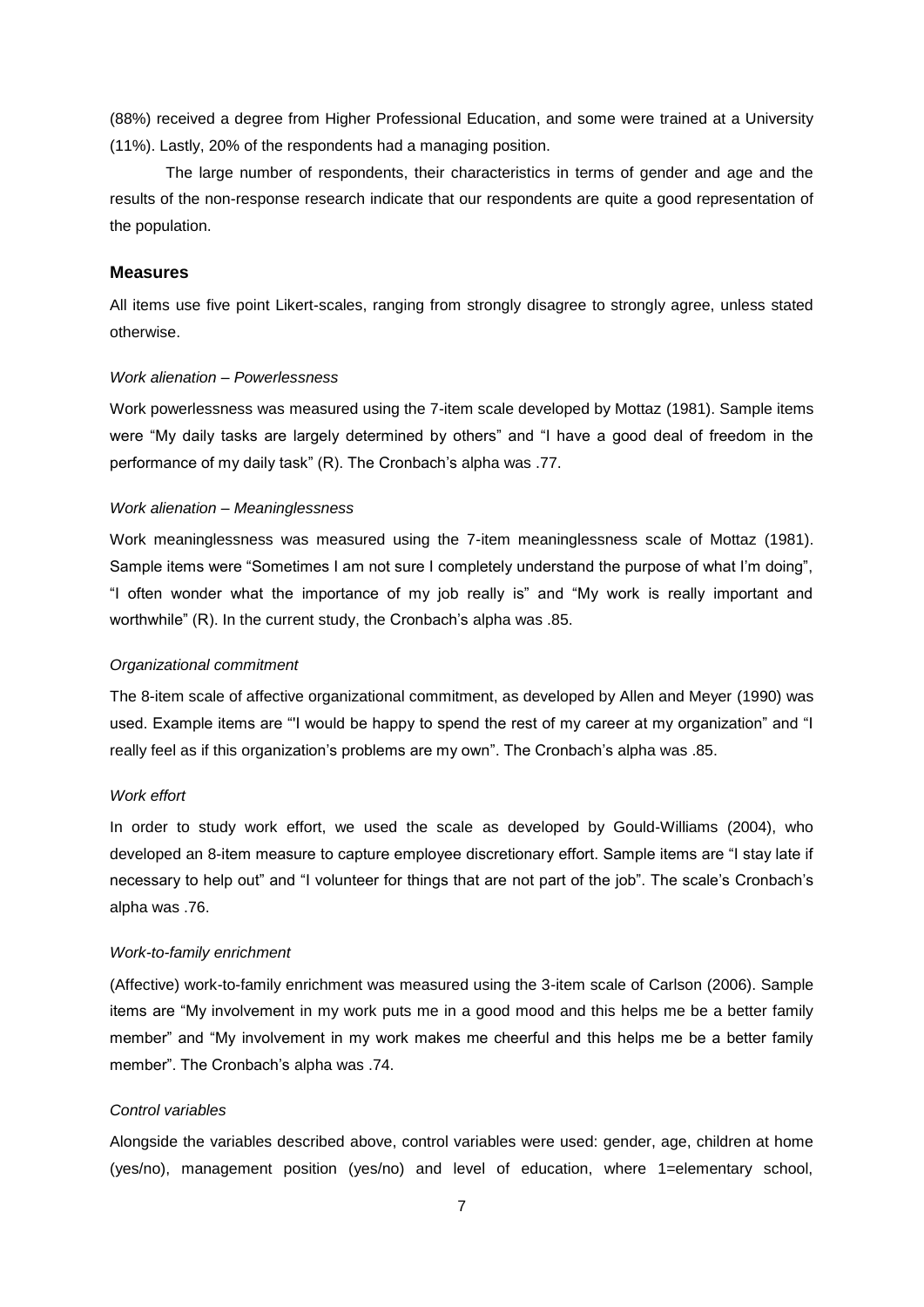2=secondary education, 3= intermediate vocational training (Dutch: MBO), 4= higher professional education (Dutch: HBO), 5=academic education (Dutch: WO) and 6=post academic education (PhD or specialization).

Furthermore, the analyses controlled for work pressure, as work pressure can be influential on the proposed outcome variables and could be related to work alienation (Blyton & Jenkins, 2007). By taking work pressure into account, we can be more confident that the effects of work alienation are really caused by work alienation. Work pressure was measured using the short, 'Swedish', version of the Demand Control Support (Karasek & Theorell, 2000). More specifically, the used work pressure measure concerns the demands dimension of the "job content questionnaire". The demands dimension consisted of five items. Sample items were "Do you have to work very hard?" and "Do you have enough time for your work tasks?" These were measured with response scales ranging from 1 (never), 2 (sometimes), 3 (often) to 4 (always). The Cronbach's alpha was .72.

# **Results**

# **Descriptive statistics and correlations**

Descriptive statistics and correlations of the variables are presented in Table 1: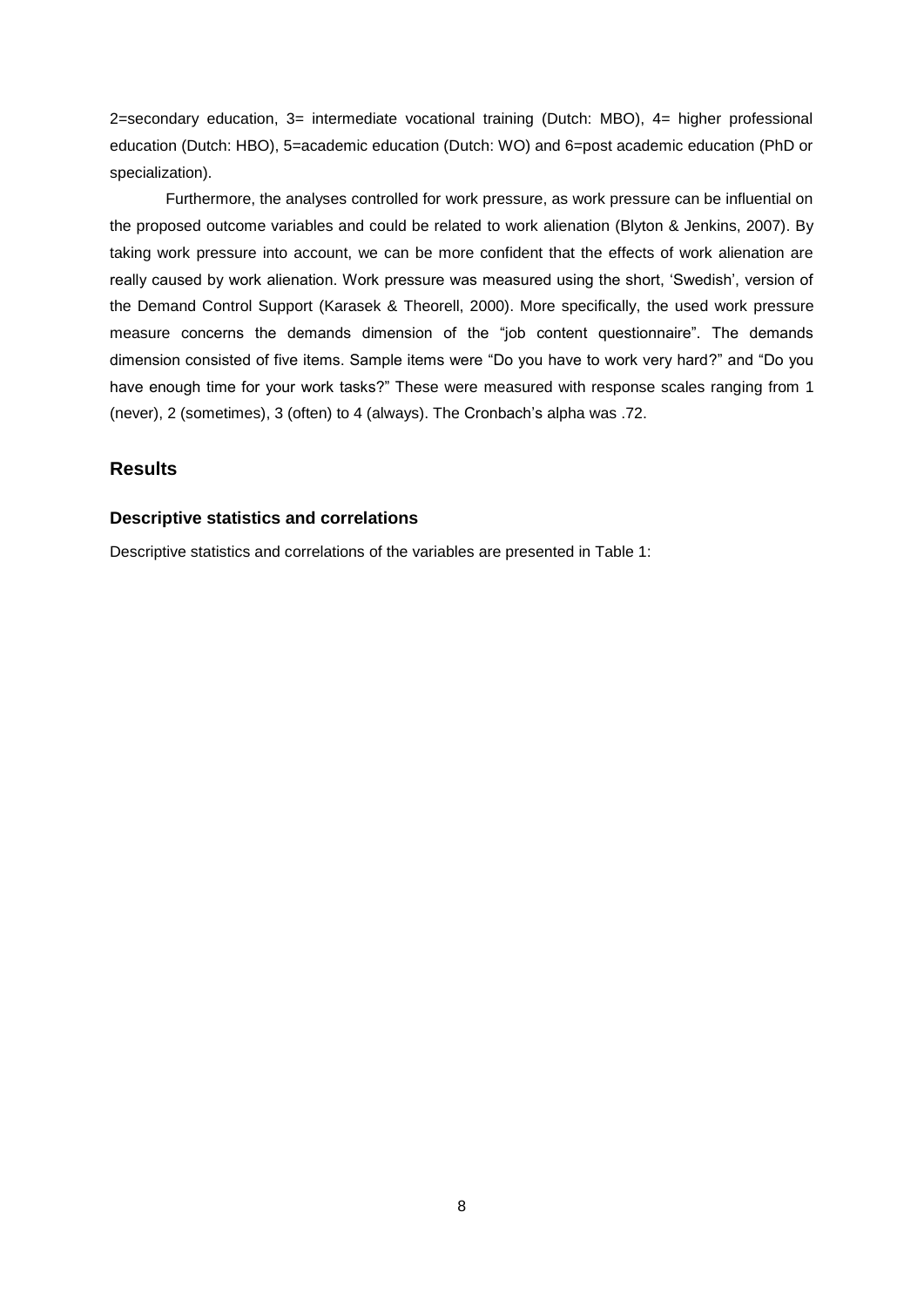| <b>Variable</b>                                                                                                                                                                                                                                                                                                                                                                                                                                                                                                                                            | Mean  | SD        |              | $\overline{a}$ | 3        | 4             |              | 5<br>6      | $\overline{7}$ | 8a           | 8b           | 8c          | 9       | 10           | 11 |
|------------------------------------------------------------------------------------------------------------------------------------------------------------------------------------------------------------------------------------------------------------------------------------------------------------------------------------------------------------------------------------------------------------------------------------------------------------------------------------------------------------------------------------------------------------|-------|-----------|--------------|----------------|----------|---------------|--------------|-------------|----------------|--------------|--------------|-------------|---------|--------------|----|
|                                                                                                                                                                                                                                                                                                                                                                                                                                                                                                                                                            | $/$ % |           |              |                |          |               |              |             |                |              |              |             |         |              |    |
| Work alienation and effects                                                                                                                                                                                                                                                                                                                                                                                                                                                                                                                                |       |           |              |                |          |               |              |             |                |              |              |             |         |              |    |
| 1. Work powerlessness                                                                                                                                                                                                                                                                                                                                                                                                                                                                                                                                      | 2.13  | .52       | $\mathbf{1}$ |                |          |               |              |             |                |              |              |             |         |              |    |
| 2. Work meaninglessness                                                                                                                                                                                                                                                                                                                                                                                                                                                                                                                                    | 1.75  | .41       | $.42**$      | 1              |          |               |              |             |                |              |              |             |         |              |    |
| 3. Organizational commitment                                                                                                                                                                                                                                                                                                                                                                                                                                                                                                                               | 3.78  | .62       | $-.33**$     | $-45**$        | 1        |               |              |             |                |              |              |             |         |              |    |
| 4. Work effort                                                                                                                                                                                                                                                                                                                                                                                                                                                                                                                                             | 4.15  | .45       | $-.26**$     | $-.34**$       | $.33**$  | 1             |              |             |                |              |              |             |         |              |    |
| 5. Work-to-family enrichment                                                                                                                                                                                                                                                                                                                                                                                                                                                                                                                               | 3.61  | .72       | $-.13**$     | $-.26**$       | $.22***$ | $.16**$       | $\mathbf{1}$ |             |                |              |              |             |         |              |    |
|                                                                                                                                                                                                                                                                                                                                                                                                                                                                                                                                                            |       |           |              |                |          |               |              |             |                |              |              |             |         |              |    |
| Control variables                                                                                                                                                                                                                                                                                                                                                                                                                                                                                                                                          |       |           |              |                |          |               |              |             |                |              |              |             |         |              |    |
| 6. Female (male=ref.cat)                                                                                                                                                                                                                                                                                                                                                                                                                                                                                                                                   | 97%   | <b>NA</b> | $-.02$       | $-.00$         | $-.05$   | .01           | .04          | $\mathbf 1$ |                |              |              |             |         |              |    |
| 7.Age                                                                                                                                                                                                                                                                                                                                                                                                                                                                                                                                                      | 40.10 | 10.92     | $.13***$     | $.15***$       | $-03$    | $-.00$        | $-.06$       | $-.14**$    | 1              |              |              |             |         |              |    |
| 8a. Education: Intermediate                                                                                                                                                                                                                                                                                                                                                                                                                                                                                                                                | 1%    | <b>NA</b> | .01          | .05            | $-.01$   | .05           | $-.04$       | $-.08*$     | .07            | $\mathbf{1}$ |              |             |         |              |    |
| Vocational Education or                                                                                                                                                                                                                                                                                                                                                                                                                                                                                                                                    |       |           |              |                |          |               |              |             |                |              |              |             |         |              |    |
| secondary education                                                                                                                                                                                                                                                                                                                                                                                                                                                                                                                                        |       |           |              |                |          |               |              |             |                |              |              |             |         |              |    |
| 8b. Education: Higher                                                                                                                                                                                                                                                                                                                                                                                                                                                                                                                                      | 88%   | <b>NA</b> | $-.03$       | .03            | .07      | $-.07*$       | $-.04$       | .03         | $-.11**$       | <b>NA</b>    | $\mathbf{1}$ |             |         |              |    |
| <b>Vocational Education</b>                                                                                                                                                                                                                                                                                                                                                                                                                                                                                                                                |       |           |              |                |          |               |              |             |                |              |              |             |         |              |    |
| 8c. Education: Academic                                                                                                                                                                                                                                                                                                                                                                                                                                                                                                                                    | 11%   | <b>NA</b> | .03          | $-.04$         | $-0.00$  | .06           | .05          | $-.01$      | $.09*$         | <b>NA</b>    | <b>NA</b>    | $\mathbf 1$ |         |              |    |
| Education                                                                                                                                                                                                                                                                                                                                                                                                                                                                                                                                                  |       |           |              |                |          |               |              |             |                |              |              |             |         |              |    |
| 9. Managing position (non-                                                                                                                                                                                                                                                                                                                                                                                                                                                                                                                                 | 20%   | <b>NA</b> | $-.16**$     | $-.12**$       | $.12**$  | $.23**$       | .04          | $-.01$      | $.08*$         | .00.         | $-.09*$      | $.09**$     | 1       |              |    |
| managing=ref. cat)                                                                                                                                                                                                                                                                                                                                                                                                                                                                                                                                         |       |           |              |                |          |               |              |             |                |              |              |             |         |              |    |
| 10. Children at home                                                                                                                                                                                                                                                                                                                                                                                                                                                                                                                                       | 64%   | <b>NA</b> | .04          | $-.02$         | $-.07$   | $-.05$        | $.10*$       | $-0.02$     | .01            | $-.08$       | $-.02$       | .04         | .02     | $\mathbf{1}$ |    |
| $(no=ref.cat.)$                                                                                                                                                                                                                                                                                                                                                                                                                                                                                                                                            |       |           |              |                |          |               |              |             |                |              |              |             |         |              |    |
| 11. Work pressure                                                                                                                                                                                                                                                                                                                                                                                                                                                                                                                                          | 2.55  | .47       | $.16**$      | .02            | $-0.06$  | $.08^{\star}$ | $-.22**$     | $-.00$      | $-.11**$       | .05          | $-.01$       | $-0.00$     | $.12**$ | .01          | 1  |
| Note $\stackrel{*}{\bullet}$ $\stackrel{\bullet}{\bullet}$ $\stackrel{\bullet}{\bullet}$ $\stackrel{\bullet}{\bullet}$ $\stackrel{\bullet}{\bullet}$ $\stackrel{\bullet}{\bullet}$ $\stackrel{\bullet}{\bullet}$ $\stackrel{\bullet}{\bullet}$ $\stackrel{\bullet}{\bullet}$ $\stackrel{\bullet}{\bullet}$ $\stackrel{\bullet}{\bullet}$ $\stackrel{\bullet}{\bullet}$ $\stackrel{\bullet}{\bullet}$ $\stackrel{\bullet}{\bullet}$ $\stackrel{\bullet}{\bullet}$ $\stackrel{\bullet}{\bullet}$ $\stackrel{\bullet}{\bullet}$ $\stackrel{\bullet}{\bullet}$ |       |           |              |                |          |               |              |             |                |              |              |             |         |              |    |

**Table 1 Descriptive statistics and correlations for the variables in the study**

Note.  $* p < .05$ ,  $** p < .01$ .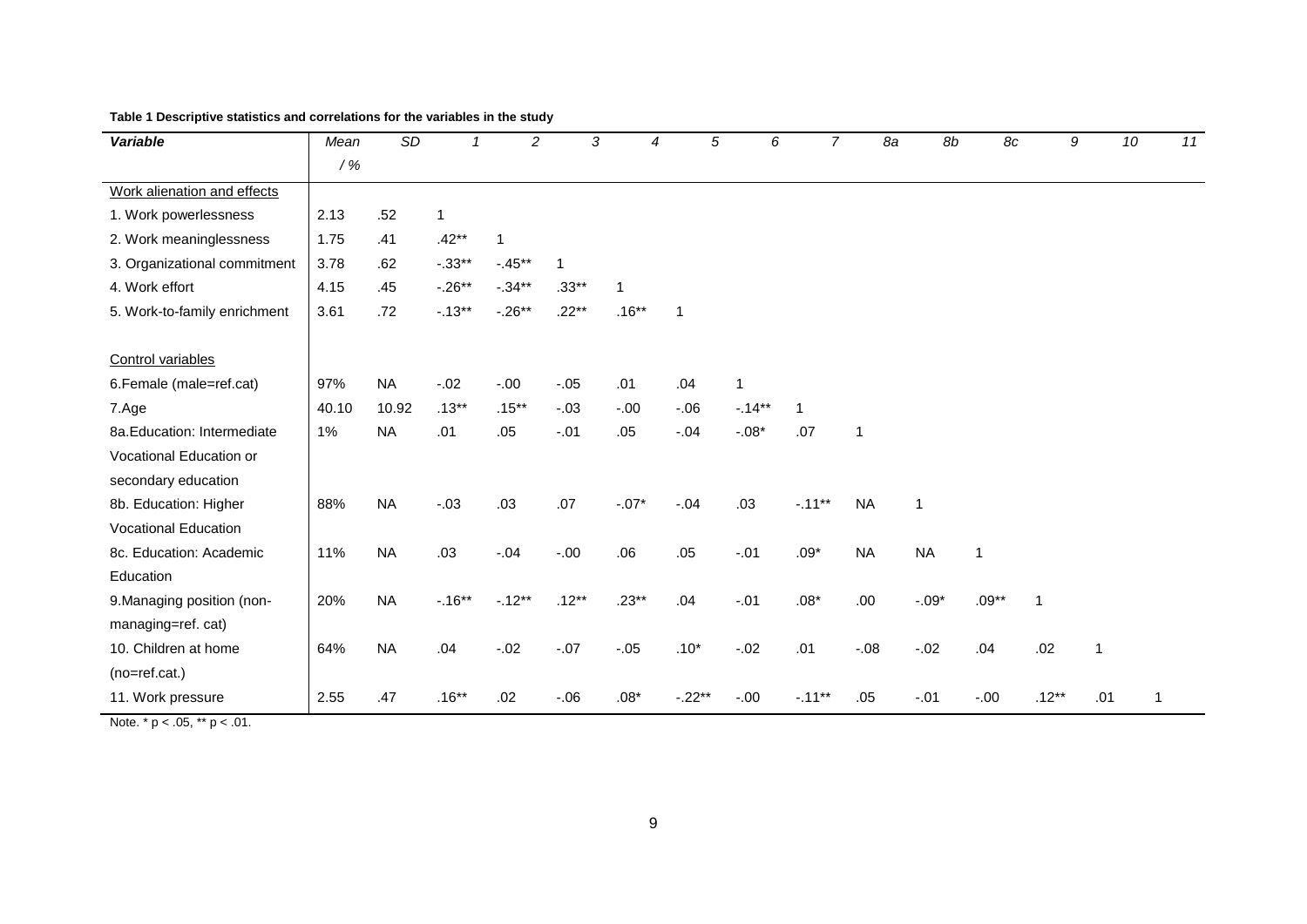Overall, respondents reported a low level of work meaninglessness and powerlessness, suggesting that midwives in our sample experience on average little work alienation, although there is variation amongst the scores. In general, midwives reported relatively high levels of work-to-family enrichment and work effort, and moderate levels of organizational commitment and work pressure. Furthermore, the Table shows that all bivariate correlations for the variables linked through the hypotheses were statistically significant and in the anticipated direction. For example, work meaninglessness was negatively related to work effort.

# **The effects of work alienation**

Multiple regression analyses were conducted to examine hypotheses 1-3. The results are shown in Table 2. Hypothesis 1 states that work alienation will be negatively related to passive performance at work (organizational commitment). Work powerlessness and meaninglessness both have a significant negative influence on organizational commitment of employees (β=-.16, p<.01, respectively β=-.38, p<.01). This means that when midwives feel that their work is meaningless and have no power over their work, they will be less committed to the organization. More in general, it can be concluded that midwives in general do not feel alienated (based on the low average scores), but when they do, they will be less committed to their organization.

Hypothesis 2 states that the dimensions of work alienation will influence the degree of work effort. The data indeed shows that this is the case for both dimensions. When midwives feel that their work has no meaning, they are less inclined to put effort in their work (β=-.28, p<.01). In addition, when midwives feel powerless at work, they are also less inclined to put effort in their work (β=-.13,  $p<.01$ ).

The third hypothesis examines the effects of work alienation on work-to-family enrichment. We expected that work alienation will negatively influence work-to-family enrichment. This proved to be the case for work meaninglessness. When the midwives felt that their work was not important and worthwhile, they experienced less positive spill-over effects from work to their family life (β=-.25, p<.01). No effect was found for work powerlessness.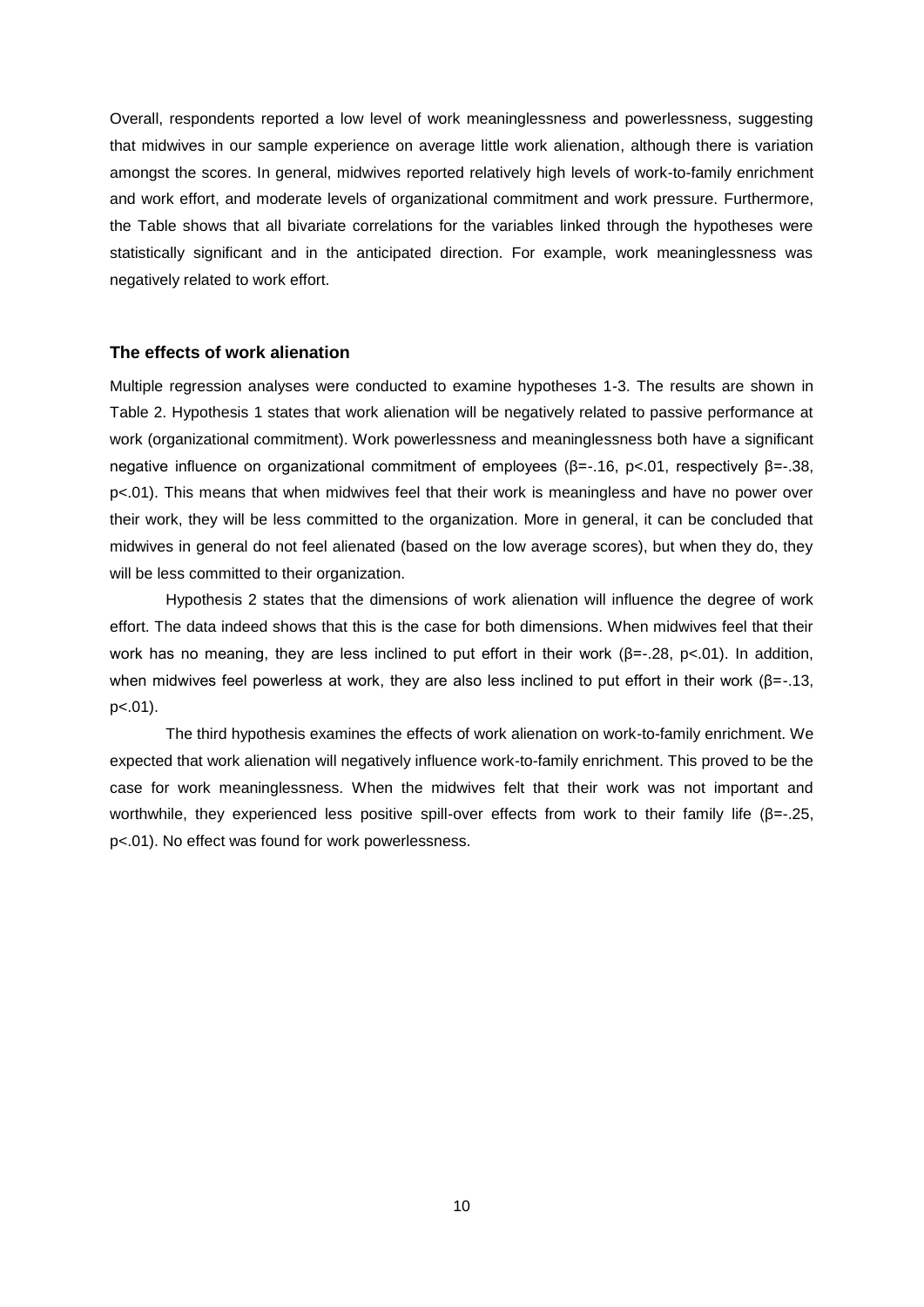|                                    | Effect 1 - Organizational | Effect 2 - Work effort | Effect 3 - Work-to-family |
|------------------------------------|---------------------------|------------------------|---------------------------|
|                                    | commitment                |                        | enrichment                |
| Work alienation                    |                           |                        |                           |
| Work powerlessness                 | $-16**$                   | $-13**$                | .03                       |
| Work meaninglessness               | $-.38**$                  | $-28**$                | $-25**$                   |
|                                    |                           |                        |                           |
| Control variables                  |                           |                        |                           |
| Female (male=ref.cat.)             | $-.05$                    | .02                    | .03                       |
| Age                                | .04                       | .05                    | $-.05$                    |
| Education: Intermediate Vocational | .01                       | .05                    | $-.01$                    |
| Education or secondary education   |                           |                        |                           |
| Education: Higher Vocational       | .02                       | $-.04$                 | $-.03$                    |
| Education                          |                           |                        |                           |
| Managing position                  | .06                       | $.16**$                | .05                       |
| $non-managing = ref. cat.)$        |                           |                        |                           |
| Children at home (no=ref.cat.)     | $-0.08$                   | $-.05$                 | $.10*$                    |
| Work pressure                      | $-.03$                    | $.09*$                 | $-24**$                   |
|                                    |                           |                        |                           |
| Overall $R^2$                      | $.24***$                  | .18**                  | $.13**$                   |

**Table 2 Regression analyses for effects of work alienation on organizational commitment, work effort and work-life enrichment (n=790)**

The following criteria are met for all three regression analyses (see Field, 2005):

Criterion of independent residuals (Durbin-Watson 1.9/2.1/2.0, 1<criterion<3). Criterion of no multicollinearity (no VIF values above 10 and average close to 1, for all regressions). No exclusion of influential outlying cases was required (using case wise diagnostics: 3,1%/ 2,5%/1,8% above standardized residual >|2|, Cook's distance max. .05/.11/.57 (criterion < 1). Criteria of homoscedasticity and normality met.

Note: Standardized beta coefficients are presented. \*  $p < .05$  \*\*  $p < .01$ .

Besides the influence of work alienation on active and passive work performance and work-to-family enrichment, other striking results were found. First, having a managerial position positively impacts the effort midwives put in their work (β=.16, p<.01). Secondly, work pressure positively impacts work effort. This suggests that the more work pressure midwives experience the more effort they put into their work (see also Bakker & Demerouti, 2008). Also in relation to work-to-family enrichment work pressure is a relevant factor: the more work pressure midwives experience the less work-to-family enrichment they report (see also Valcour, 2007). On the other hand, having children at home increases work-to-family enrichment, although the effect is small (β=.10, p<.05).

# **Conclusions and Discussion**

The main goal of this article was to analyze the effects of work alienation among midwives on their a) passive job performance (organizational commitment), b) active job performance (work effort) and c) outside work (work-to-family enrichment). In this way, we could determine whether work alienation had strong effects on different levels and thereby underscore (or nuance) the usefulness of the work alienation concept.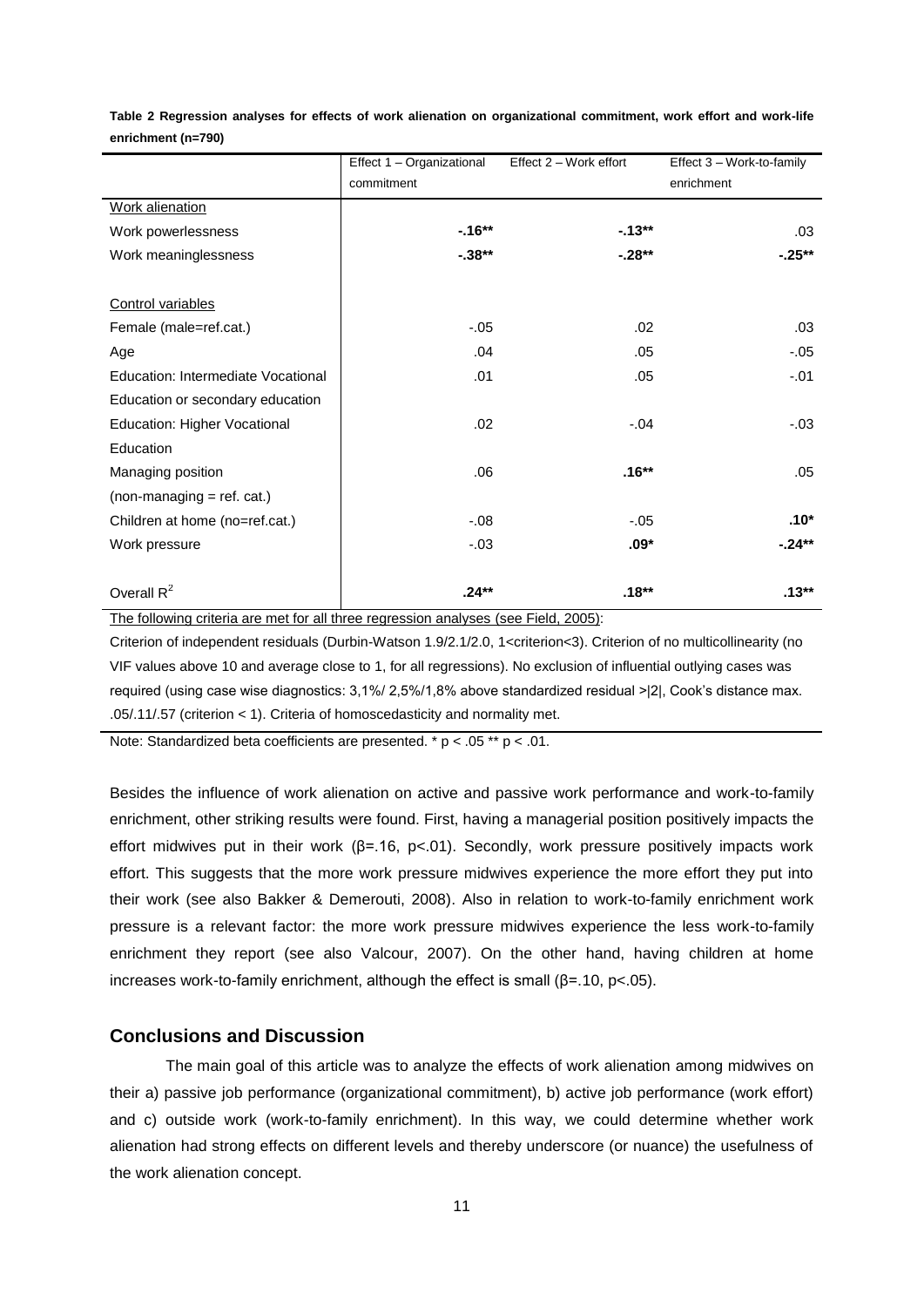Hypotheses were constructed for examining the effects of work alienation. These hypotheses were tested using a survey of 790 Dutch midwives. We showed that work meaninglessness in particular had a strong influence on organizational commitment, work effort and work-to-family enrichment.

The first conclusion is that work alienation could be a useful concept when studying the experiences of midwives within their work, especially given the strong effects of the meaninglessness dimensions on different outcome indicators. This is based on the results, where we found that when midwives feel alienated from their work, this negatively influences the effort they put into their work, their commitment to the organization and their work-to-family enrichment. Given the outcomes of this study, it can be argued that the concept of alienation remains an important concept in organization studies. Other studies confirm that the concept of alienation has the potential to help to understand why health care workers may feel less committed or discontent with their work (McKinlay & Marceau, 2011).

Secondly, apart from highlighting the usefulness of the alienation concept, we also urge scholars to conceptualize and measure different dimensions of alienation, as we found that the different dimensions can have different impacts (cf. Pandey & Scott, 2002). We found that in particular the dimension of work *meaninglessness* mattered among midwives. For every effect, the meaninglessness dimension was more important than the powerlessness dimension. For instance, when midwives experience that their work becomes more meaningless, this will have a far greater effect than when they experience more powerlessness (given that their standard deviations are approximately equal, which is the case). This finding emphasizes that for midwives a sense of meaning with their work is highly important. Many studies in HRM, organization studies and studies on working conditions of health care workers look at the degree of powerlessness, or autonomy, people have in the way they do their work or in general decision making (De Jonge & Schaufeli, 1998; Green, 2008; Spence Laschinger et al., 2001). However, given the results of this study, we urge scholars to center their attention on the perceived meaninglessness/meaningfulness of work, rather than to restrict their focus on power aspects.

When studying meaninglessness among health care workers, such as midwives, the question needs to be raised why midwives experience less meaning in their work. As noted in the introduction regarding the medicalization of health care, it could be the case that they think that their work should be done by more qualified people, such as gynecologists. This is especially relevant in the Netherlands, where historically midwives play a very dominant role in the guidance process of pregnancy and child delivery, as women predominantly give birth at home and midwives assist them in this process. Nowadays, the midwifery profession is continually discussed (Christiaens et al., 2013). For instance, there is debate about the risks of child delivery at home (Croonen, 2010). Gynaecologists point to these risks and prefer speedier referral to medical experts, with a hospital delivery. It could be the case that midwifes therefore feel their work is less meaningful, as it could involve more risks for the mother and child. Furthermore, Dutch midwives experience policy pressures as they have to implement a somewhat controversial policy known as 'structural ultrasound assessment'. When a woman is 20-22 weeks pregnant, she visits a midwife who, using ultrasound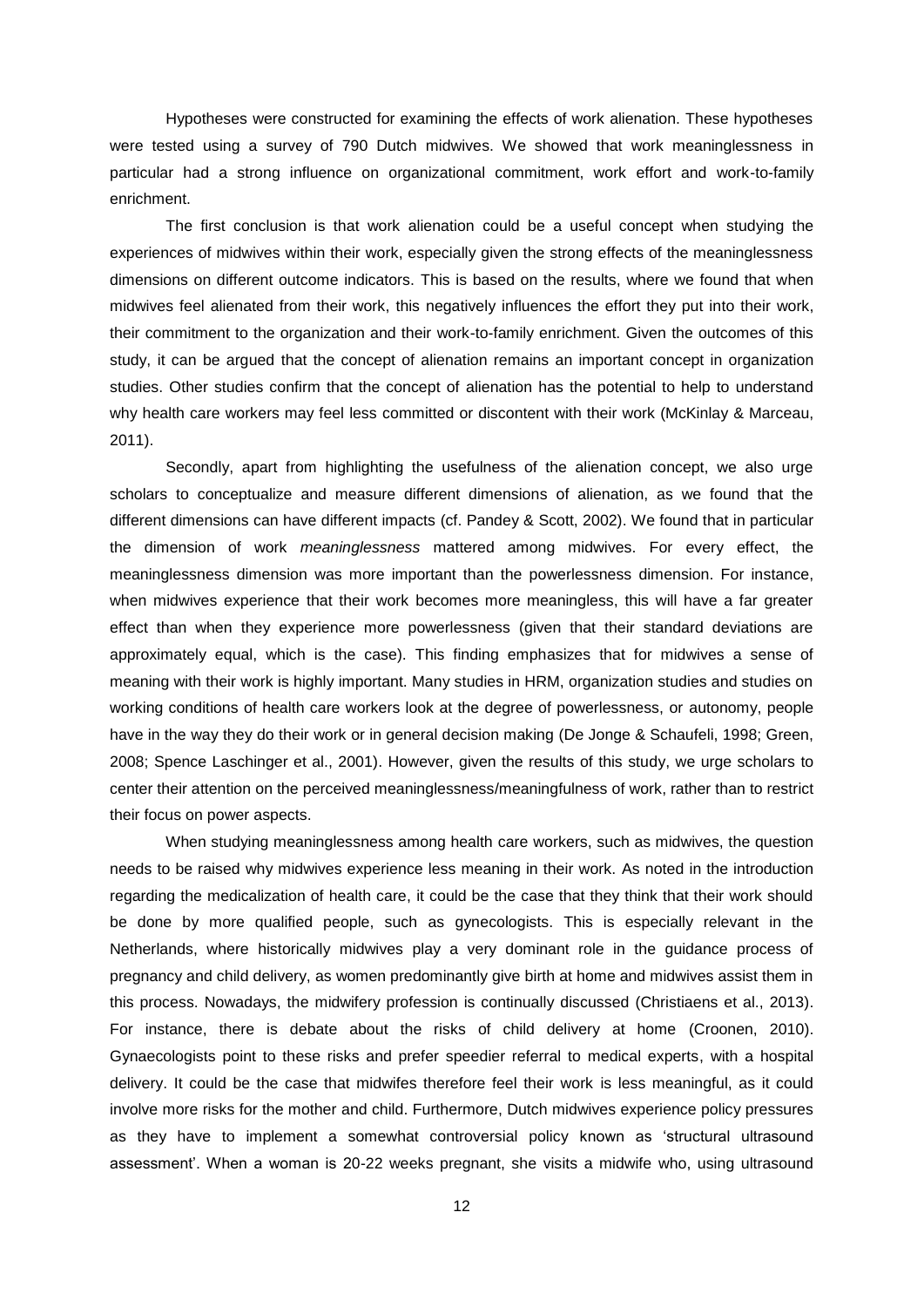techniques, examines the unborn child. The midwife examines the health of the child, especially its physical development. In this way, defects may be detected which sometimes can be treated before the child is born. Furthermore, in the Netherlands, parents can decide to have an abortion based on these ultrasound results. Some midwives experience this as a very negative aspect of the policy (Tummers, 2013). Hence, some factors could possibly explain the meaninglessness felt by midwives. It would be worthwhile for scholars to study this in depth, using both qualitative and quantitative techniques.

This brings us to the limitations and future research suggestions. An area for further research would be to test the proposed model in other professions, such as nurses or general practitioners. A comparative approach might work adequately, examining different professions in various countries. Furthermore, in this research the role of the practice environment (and more general, the organization) was not take into account. It could be worthwhile to include these contextual variables into account for explaining the relationship between work alienation and outcomes such as organizational commitment, engagement and work-to-family enrichment (see also Othman & Nasurdin, 2012; Utriainen & Kyngäs, 2009).

A second limitation concerns the chosen method. This study used cross-sectional quantitative analyses to examine the degree of work alienation, and its effects. A qualitative approach could also be applied, to increase the understanding of the context in which these public professionals work. This approach can be very beneficial when examining sociological/psychological phenomena such as subjective alienation. A sequential strategy can be used, where scholars start with a quantitative approach, which is followed by a qualitative approach to further understand and contextualize the feelings and perceptions of the midwives (see also Holloway & Wheeler, 2009:19).

In sum, this study shows that work alienation has important effects, and that the concept can be useful for analyzing the experiences of people with their work. Future studies could continue this line of research by analyzing various effects of work alienation, such as organizational citizenship behavior or engagement (Bakker & Demerouti, 2008; Organ & Ryan, 1995). Furthermore, antecedents of alienation can be analyzed, such as New Public Management, leadership behavior and workplace relationships (Hood & Peters, 2004; Tummers et al., 2009). All in all, embracing and further researching work alienation, including ways to reduce it, could be a valuable endeavor for both researchers and practitioners.

# **Implications for nursing management**

Managers and leaders in healthcare organizations should take actions to increase the meaningfulness people attach to their work, thereby maintaining a high-quality workforce (Whitehead, 2006). Firstly, this can be done by giving employees positions which 'fit' with the values and beliefs of these employees, hence aiming for a good person-role fit (or broader: person-job or person-organization fit) (May et al., 2004). The values of some employees are better aligned with the position of a front-line healthcare professional than that of a manager. Promoting such employees to managerial positions – which means being in meetings most of the time (Arman et al., 2009) - might not be a good idea. Secondly, it has been shown that high-quality relationships with colleagues and managers increase meaningfulness at work (Kahn, 1990). Appreciation for each other's work, no personal harassment or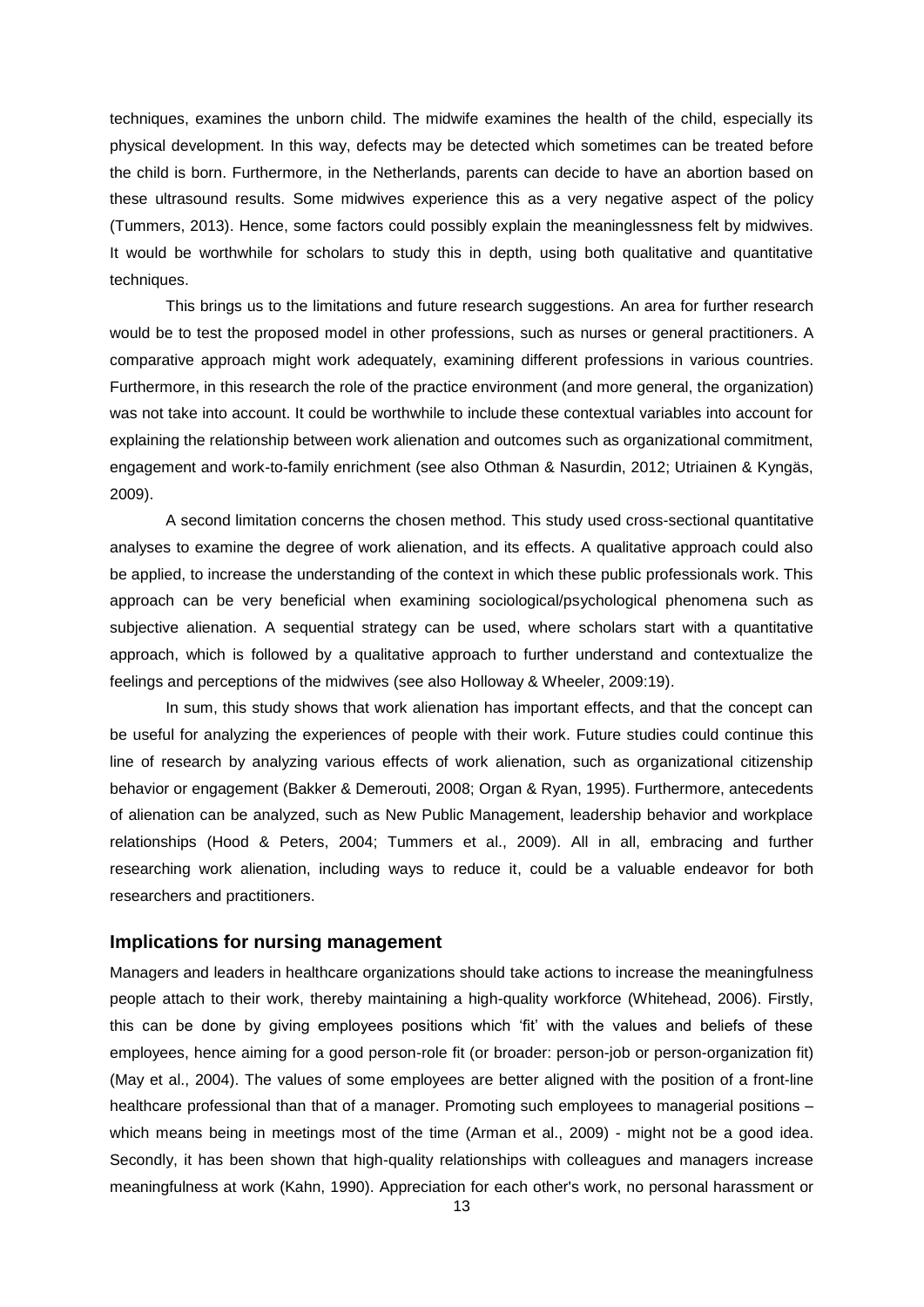bullying in the workplace, and not focusing only on the work role but also the person behind it are therefore beneficial to increase meaningful work. Thirdly, managers and leaders can aim to better communicate the results employees help deliver, which becomes more important given the increased hyperspecialization in healthcare (Porter & Teisberg, 2007). When people know what they have helped to achieve (such as successful operations, or prevention of illnesses), they will find their work more meaningful. Metaphorically speaking, they are no longer only a 'cog in a machine' but also see the effects this machine delivers.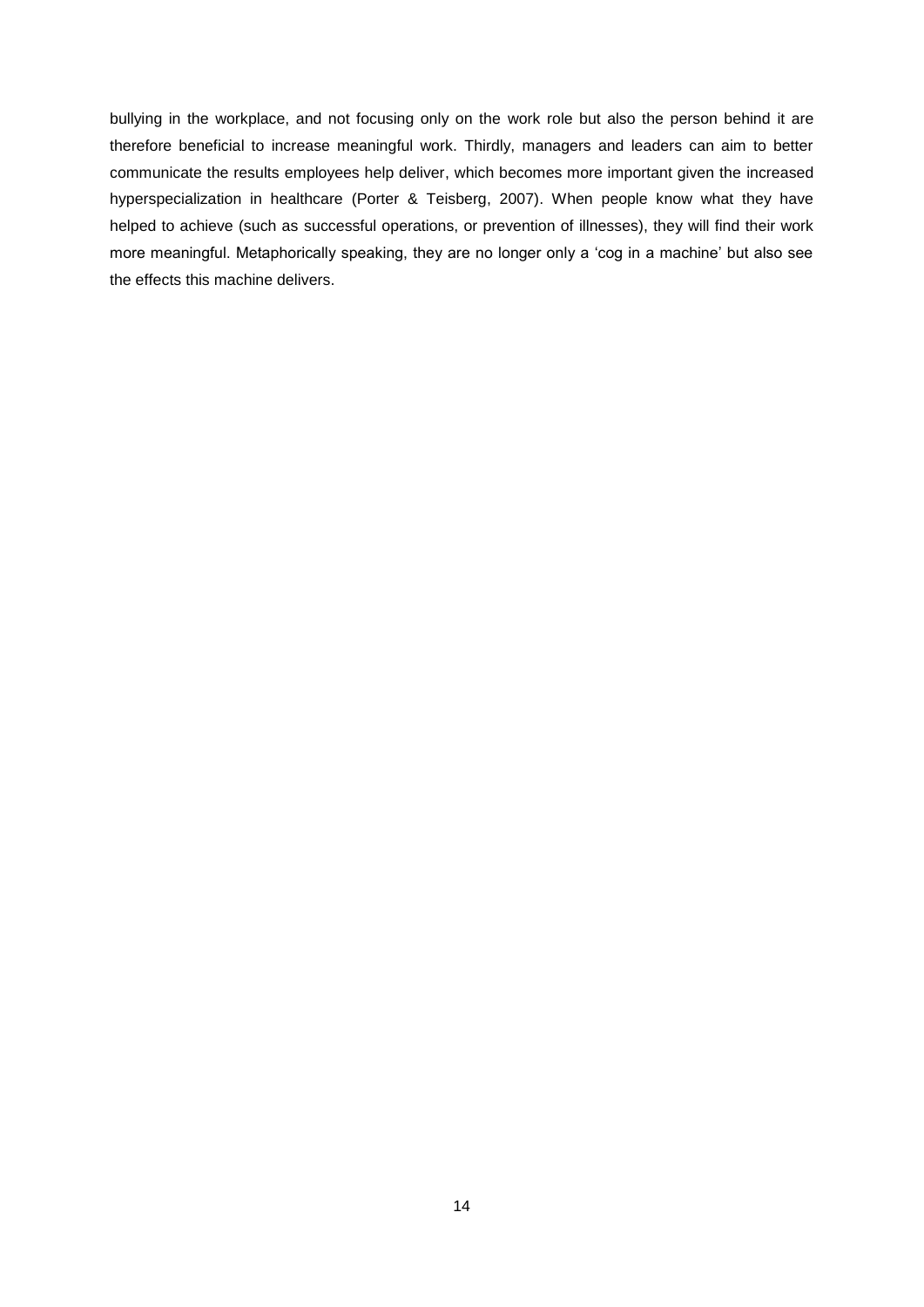# **Acknowledgements**

The authors would like to thank the anonymous reviewers for their constructive comments on earlier versions of this article. Furthermore, they would like to thank the nationwide association for midwives (KNOV) and midwife ultrasound specialists (BEN) for giving the opportunity to conduct this study.

# **Source of funding**

No funding was received for this study.

# **Ethical approval**

Permission for the study was granted by the nationwide association for midwives (KNOV) and midwife ultrasound specialists (BEN). Because the study did not involve patients, ethics committee approval was not needed.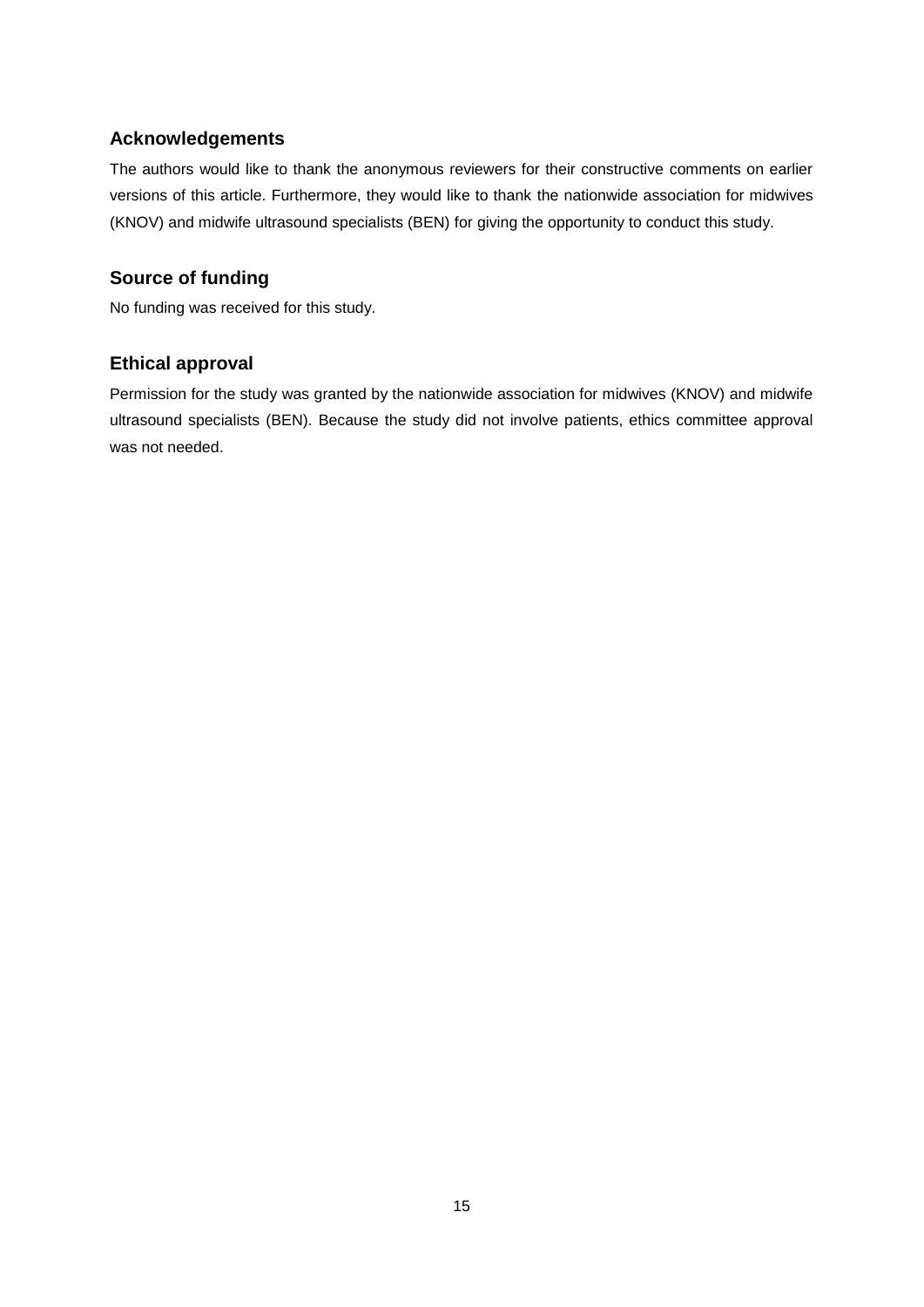### **References**

- Allen, N. J., & Meyer, J. P. (1990). The measurement and antecedents of affective, continuance and normative commitment to the organization. *Journal of Occupational Psychology, 63*(1), 1-18.
- Allen, N. J., & Meyer, J. P. (1997). *Commitment in the workplace: Theory, research, and application*. London: Sage.
- Amstad, F. T., Meier, L. L., Fasel, U., Elfering, A., & Semmer, N. K. (2011). A meta-analysis of work– family conflict and various outcomes with a special emphasis on cross-domain versus matchingdomain relations. *Journal of Occupational Health Psychology, 16*(2), 151-169.
- Appelbaum, E., Bailey, T., Berg, P., & Kalleberg, A. (2005). Organizations and the intersection of work and family: A comparative perspective. In S. Ackroyd, R. Batt, P. Thompson & P. S. Tolbert (Eds.), *The oxford handbook of work and organizations* (pp. 247–59-73) New York: Oxford University Press.
- Arman, R., Dellve, L., Wikström, E., & Törnström, L. (2009). What health care managers do: Applying Mintzberg's structured observation method. *Journal of Nursing Management, 17*(6), 718-729.
- Arnold, K. A., Turner, N., Barling, J., Kelloway, E. K., & McKee, M. C. (2007). Transformational leadership and psychological well-being: The mediating role of meaningful work. *Journal of Occupational Health Psychology, 12*(3), 193-203.
- Bakker, A. B., & Demerouti, E. (2008). Towards a model of work engagement. *Career Development International, 13*(3), 209-223.
- Blyton, P., & Jenkins, J. (2007). *Key concepts in work*. London: Sage.
- Carlson, D. S., Kacmar, K. M., Wayne, J. H., & Grzywacz, J. G. (2006). Measuring the positive side of the work-family interface: Development and validation of a work-family enrichment scale. *Journal of Vocational Behavior, 68*(1), 131-164.
- Carolan, M., & Kruger, G. (2010). Undertaking midwifery studies: Commencing students' views. *Midwifery, 27*(5), 642-647.
- Chiok Foong Loke, J. (2001). Leadership behaviours: Effects on job satisfaction, productivity and organizational commitment. *Journal of Nursing Management, 9*(4), 191-204.
- Christiaens, W., Nieuwenhuijze, M. J., & de Vries, R. (2013). Trends in the medicalisation of childbirth in flanders and the netherlands. *Midwifery,* (January), e1-e8.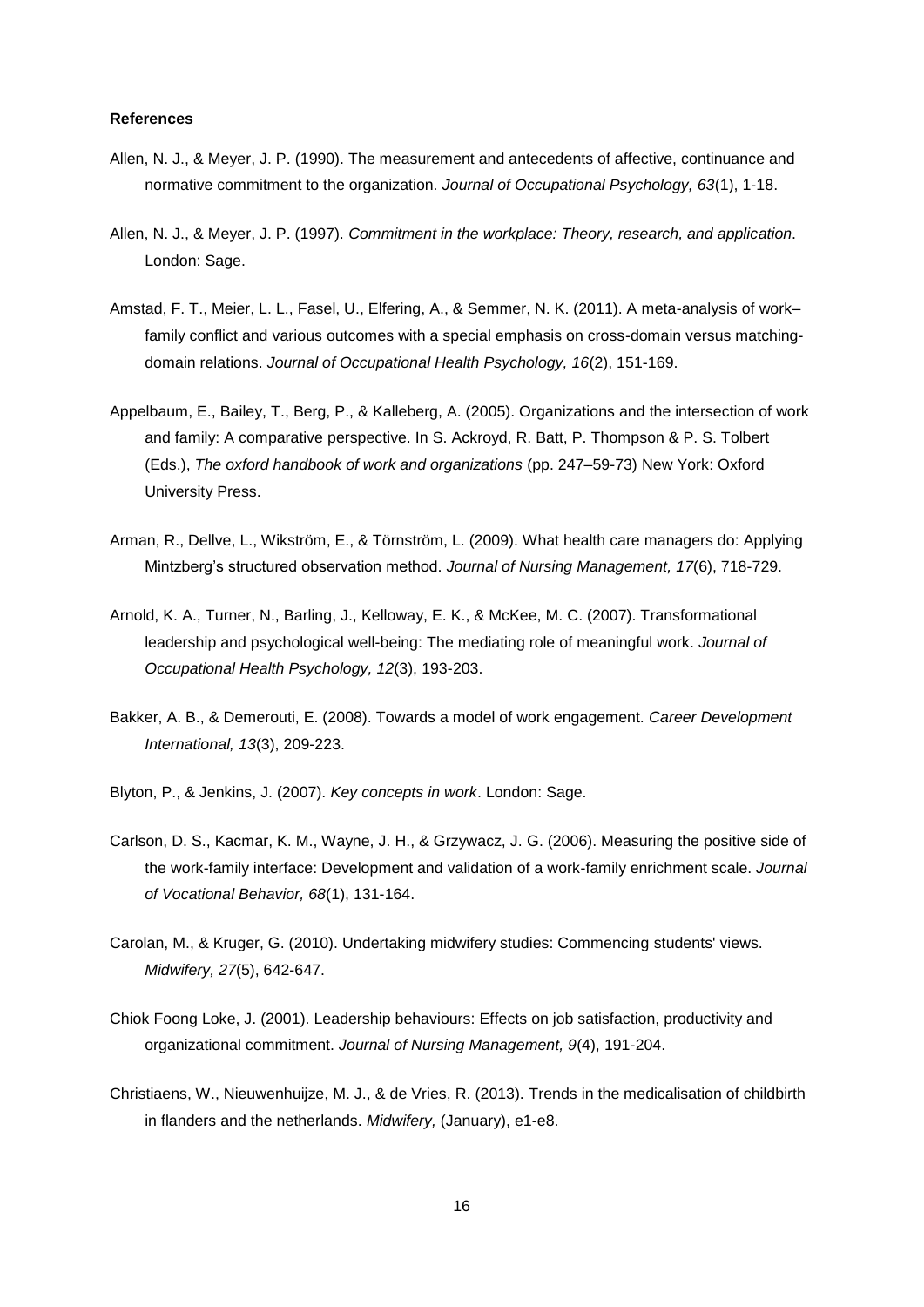- Clark, S. K., Halbesleben, J. R., Lester, S. W., & Heintz, R. (2010). Temporary worker alienation and job performance: The impact of rating source. *Journal of Leadership & Organizational Studies, 17*(3), 287-297.
- Croonen, H. F. (2010). We moeten trots zijn op de thuisbevalling. *Medisch Contact, 39*(September 30), 1980-1983.
- De Jonge, J., & Schaufeli, W. B. (1998). Job characteristics and employee well-being: A test of warr's vitamin model in health care workers using structural equation modelling. *Journal of Organizational Behavior, 19*(4), 387-407.
- Deci, E. L., & Ryan, R. M. (2004). *Handbook of self-determination research*. Rochester: Univ of Rochester Pr.
- DeHart-Davis, L., & Pandey, S. K. (2005). Red tape and public employees: Does perceived rule dysfunction alienate managers? *Journal of Public Administration Research and Theory, 15*(1), 133-148.
- Field, A. (2005). *Discovering statistics using SPSS* (2nd ed.). London: Sage.
- Frese, M., & Fay, D. (2001). Personal initiative: An active performance concept for work in the 21st century. *Research in Organizational Behavior, 23*, 133-187.
- Frone, M. R., Russell, M., & Cooper, M. L. (2011). Relation of work–family conflict to health outcomes: A four‐year longitudinal study of employed parents. *Journal of Occupational and Organizational Psychology, 70*(4), 325-335.
- Gould-Williams, J. (2004). The effects of 'high commitment' HRM practices on employee attitude: The views of public sector workers. *Public Administration, 82*(1), 63-81.
- Green, F. (2008). Work effort and worker well-being in the age of affluence. In R. Burke, & C. L. Cooper (Eds.), *Effects of working hours and work addiction: Strategies for dealing with them* (pp. 115-136). Elsevier: London.
- Greenhaus, J. H., & Powell, G. N. (2006). When work and family are allies: A theory of work-family enrichment. *The Academy of Management Review ARCHIVE, 31*(1), 72-92.
- Hackman, J. R., & Oldham, G. R. (1976). Motivation through the design of work: Test of a theory. *Organizational Behavior and Human Performance, 16*(2), 250-279.

Hackman, J. R., & Oldham, G. R. (1980). *Work redesign*. Reading, MA: Addison Wesley.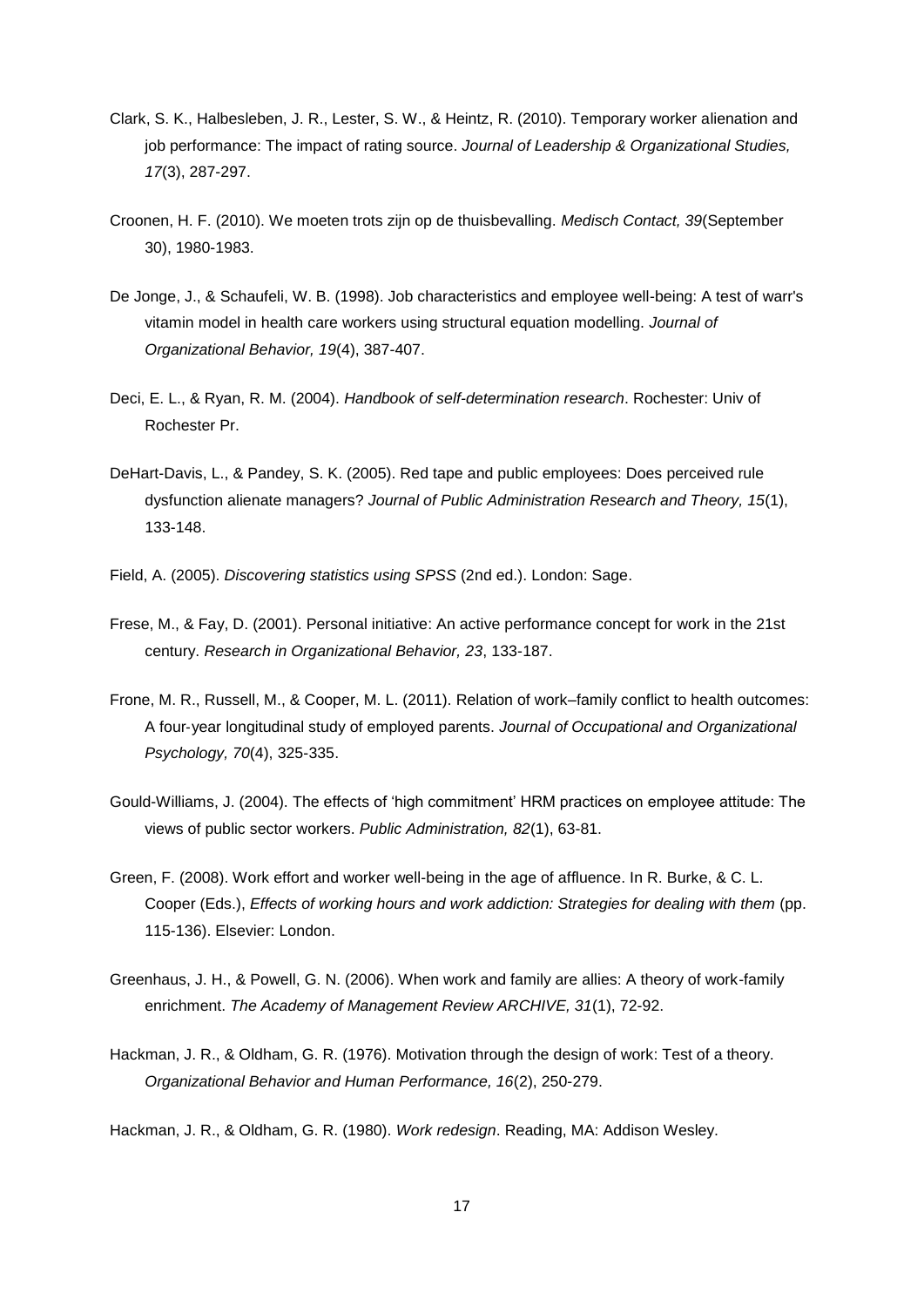- Hingstman, L., & Kenens, R. J. (2011). *Cijfers uit de registratie van verloskundigen: Peiling 2011*. Utrecht: Nivel.
- Hirschfeld, R. R., Feild, H. S., & Bedeian, A. G. (2000). Work alienation as an Individual‐Difference construct for predicting workplace adjustment: A test in two samples. *Journal of Applied Social Psychology, 30*(9), 1880-1902.
- Holloway, I., & Wheeler, S. (2009). *Qualitative research in nursing and healthcare*. Oxford: Wiley-Blackwell.
- Hood, C., & Peters, G. (2004). The middle aging of new public management: Into the age of paradox? *Journal of Public Administration Research and Theory, 14*(3), 267-282.
- Johnson, J. V., & Hall, E. M. (1988). Job strain, work place social support, and cardiovascular disease: A cross-sectional study of a random sample of the swedish working population. *American Journal of Public Health, 78*(10), 1336-1342.
- Kahn, W. A. (1990). Psychological conditions of personal engagement and disengagement at work. *Academy of Management Journal, 33*(4), 692-724.
- Karasek, R. (1979). Job demands, job decision latitude, and mental strain: Implications for job redesign. *Administrative Science Quarterly, 24*, 285-308.
- Karasek, R., & Theorell, T. (2000). The demand-control-support model and CVD. *PL Schnall, K.Belkic, P.Landsbergis &D.Baker (Eds), State of the Art Reviews, Occupational Medicine, the Workplace and Cardiovascular Disease, 15*
- Koberg, C. S., Boss, R. W., Senjem, J. C., & Goodman, E. A. (1999). Antecedents and outcomes of empowerment. *Group & Organization Management, 24*(1), 71-91.
- Laschinger, H. K. S., & Grau, A. L. (2011). The influence of personal dispositional factors and organizational resources on workplace violence, burnout, and health outcomes in new graduate nurses: A cross-sectional study. *International Journal of Nursing Studies, 49*(3), 282-291.
- May, D. R., Gilson, R. L., & Harter, L. M. (2004). The psychological conditions of meaningfulness, safety and availability and the engagement of the human spirit at work. *Journal of Occupational and Organizational Psychology, 77*(1), 11-37.
- McAllister, D. J. (1995). Affect-and cognition-based trust as foundations for interpersonal cooperation in organizations. *The Academy of Management Journal, 38*(1), 24-59.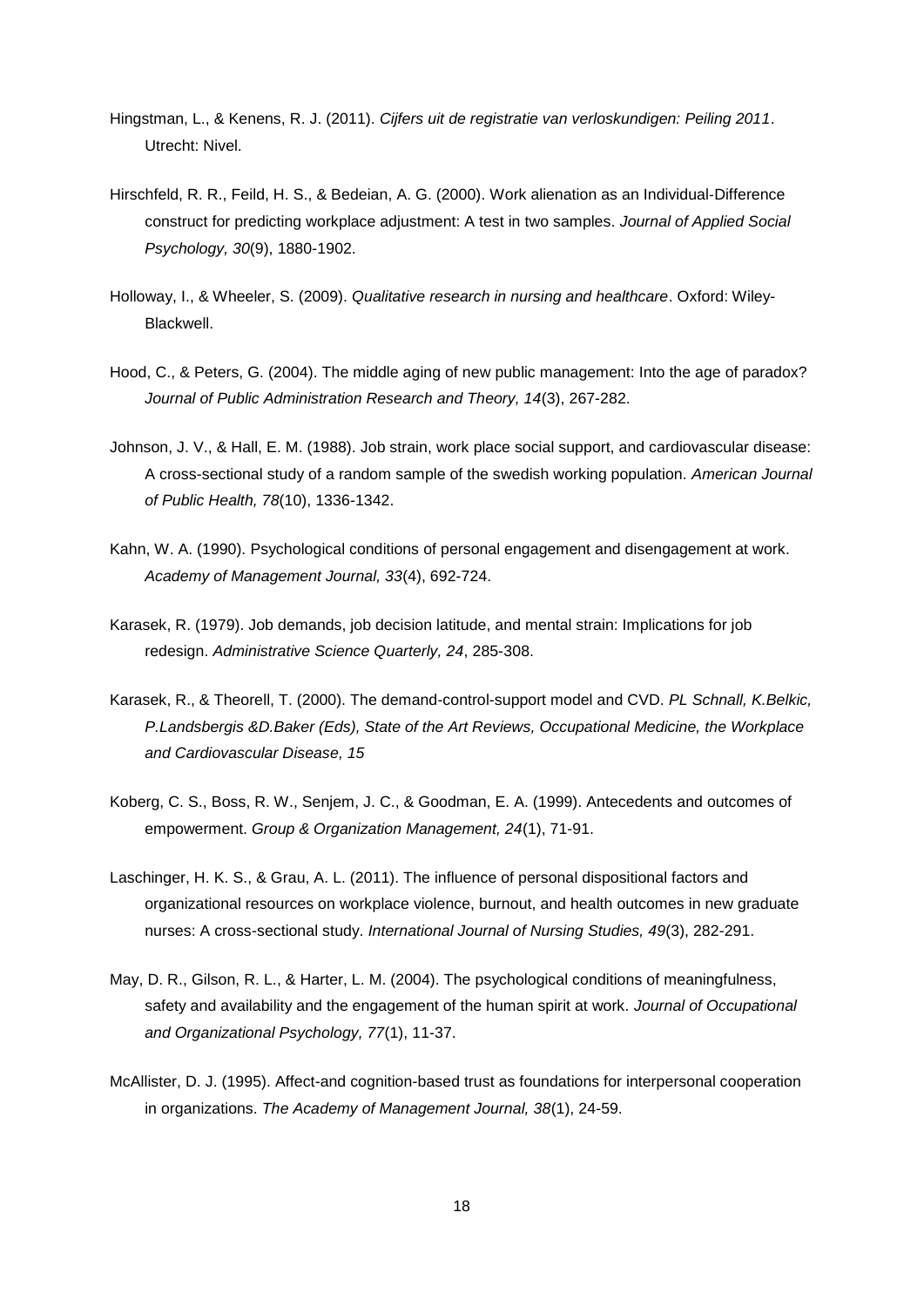- McKinlay, J. B., & Marceau, L. (2011). New wine in an old bottle: Does alienation provide an explanation of the origins of physician discontent? *International Journal of Health Services, 41*(2), 301-335.
- Meyer, J. P., Stanley, D. J., Herscovitch, L., & Topolnytsky, L. (2002). Affective, continuance, and normative commitment to the organization: A meta-analysis of antecedents, correlates, and consequences. *Journal of Vocational Behavior, 61*(1), 20-52.
- Mottaz, C. J. (1981). Some determinants of work alienation. *Sociological Quarterly, 22*(4), 515-529.
- Munir, F., Nielsen, k., Garde, a. h., Albertsen, k., & Carneiro, i. g. (2011). Mediating the effects of work–life conflict between transformational leadership and health‐care workers' job satisfaction and psychological wellbeing. *Journal of Nursing Management, 20*(4), 512-521.
- Organ, D. W., & Ryan, K. (1995). A meta‐analitic review of attitudinal and dispositional predictors of organizational citizenship behavior. *Personnel Psychology, 48*(4), 775-802.
- Othman, N., & Nasurdin, A. M. (2012). Social support and work engagement: A study of malaysian nurses. *Journal of Nursing Management,*
- Pandey, S. K., & Scott, P. G. (2002). Red tape: A review and assessment of concepts and measures. *Journal of Public Administration Research and Theory, 12*(4), 553-580.
- Podsakoff, N. P., Whiting, S. W., Podsakoff, P. M., & Blume, B. D. (2009). Individual-and organizational-level consequences of organizational citizenship behaviors: A meta-analysis. *Journal of Applied Psychology; Journal of Applied Psychology, 94*(1), 122.
- Porter, M. E., & Teisberg, E. O. (2007). How physicians can change the future of healthcare. *The Journal of American Medical Association (JAMA), 297*(10), 1103-1111.
- Sarros, J. C., Tanewski, G. A., Winter, R. P., Santora, J. C., & Densten, I. L. (2002). Work alienation and organizational leadership. *British Journal of Management, 13*(4), 285-304.
- Schluter, P., Turner, C., Huntington, A., Bain, C., & McClure, R. (2011). Work/life balance and health: The nurses and midwives e‐cohort study. *International Nursing Review, 58*(1), 28-36.
- Seeman, M. (1991). Alienation and anomie. In J. P. Robinson, P. R. Shaver & L. S. Wrightsman (Eds.), *Measures of personality and social psychological attitudes* (pp. 291-371). San Diego: Academic Press.
- Skinner, N., Van Dijk, P., Elton, J., & Auer, J. (2011). An in-depth study of australian nurses' and midwives' work-life interaction. *Asia Pacific Journal of Human Resources, 49*(2), 213-232.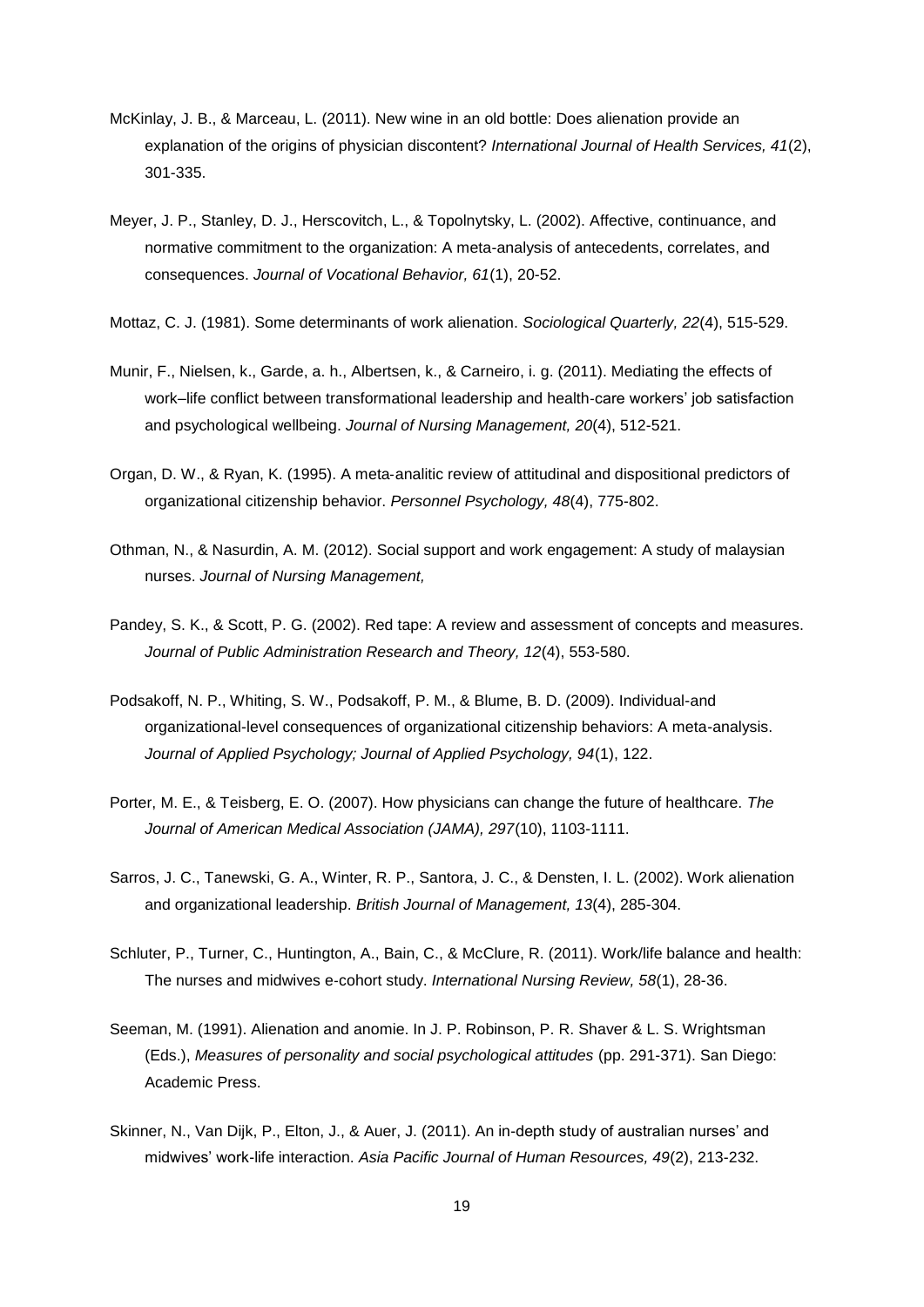- Spence Laschinger, H. K., Finegan, J., & Shamian, J. (2001). The impact of workplace empowerment, organizational trust on staff nurses' work satisfaction and organizational commitment. *Health Care Management Review, 26*(3), 7.
- Suárez-Mendoza, M. J., & Zoghbi-Manrique-de-Lara, P. (2008). The impact of work alienation on organizational citizenship behavior in the canary islands. *International Journal of Organizational Analysis, 15*(1), 56-76.
- Sulu, S., Ceylan, A., & Kaynak, R. (2010). Work alienation as a mediator of the relationship between organizational injustice and organizational commitment: Implications for healthcare professionals. *International Journal of Business and Management, 5*(8), 27-38.
- Tummers, L. G. (2011). Explaining the willingness of public professionals to implement new policies: A policy alienation framework. *International Review of Administrative Sciences, 77*(3), 555-581.
- Tummers, L. G. (2013). *Policy alienation and the power of professionals: Confronting new policies*. Cheltenham: Edward Elgar.
- Tummers, L. G., Bekkers, V. J. J. M., & Steijn, A. J. (2009). Policy alienation of public professionals: Application in a new public management context. *Public Management Review, 11*(5), 685-706.
- Ulrich, S. (2009). Applicants to A Nurse‐Midwifery education program disclose factors that influence their career choice. *Journal of Midwifery & Women's Health, 54*(2), 127-132.
- Utriainen, K., & Kyngäs, H. (2009). Hospital nurses' job satisfaction: A literature review. *Journal of Nursing Management, 17*(8), 1002-1010.
- Valcour, M. (2007). Work-based resources as moderators of the relationship between work hours and satisfaction with work-family balance. *Journal of Applied Psychology, 92*(6), 1512-1523.
- Van der Doef, M., & Maes, S. (1999). The job demand-control (-support) model and psychological well-being: A review of 20 years of empirical research. *Work & Stress, 13*(2), 87-114.
- Van Dyne, L., Cummings, L. L., & Parks, J. M. L. (1995). Extra-role behaviors: In pursuit of construct and definitional clarity (a bridge over muddied waters). *Research in Organizational Behavior, 17*, 215-215.
- Voydanoff, P. (2004). The effects of work demands and resources on work‐to‐family conflict and facilitation. *Journal of Marriage and Family, 66*(2), 398-412.
- Warren, T., Fox, E., & Pascall, G. (2009). Innovative social policies: Implications for Work–life balance among Low‐waged women in england. *Gender, Work & Organization, 16*(1), 126-150.